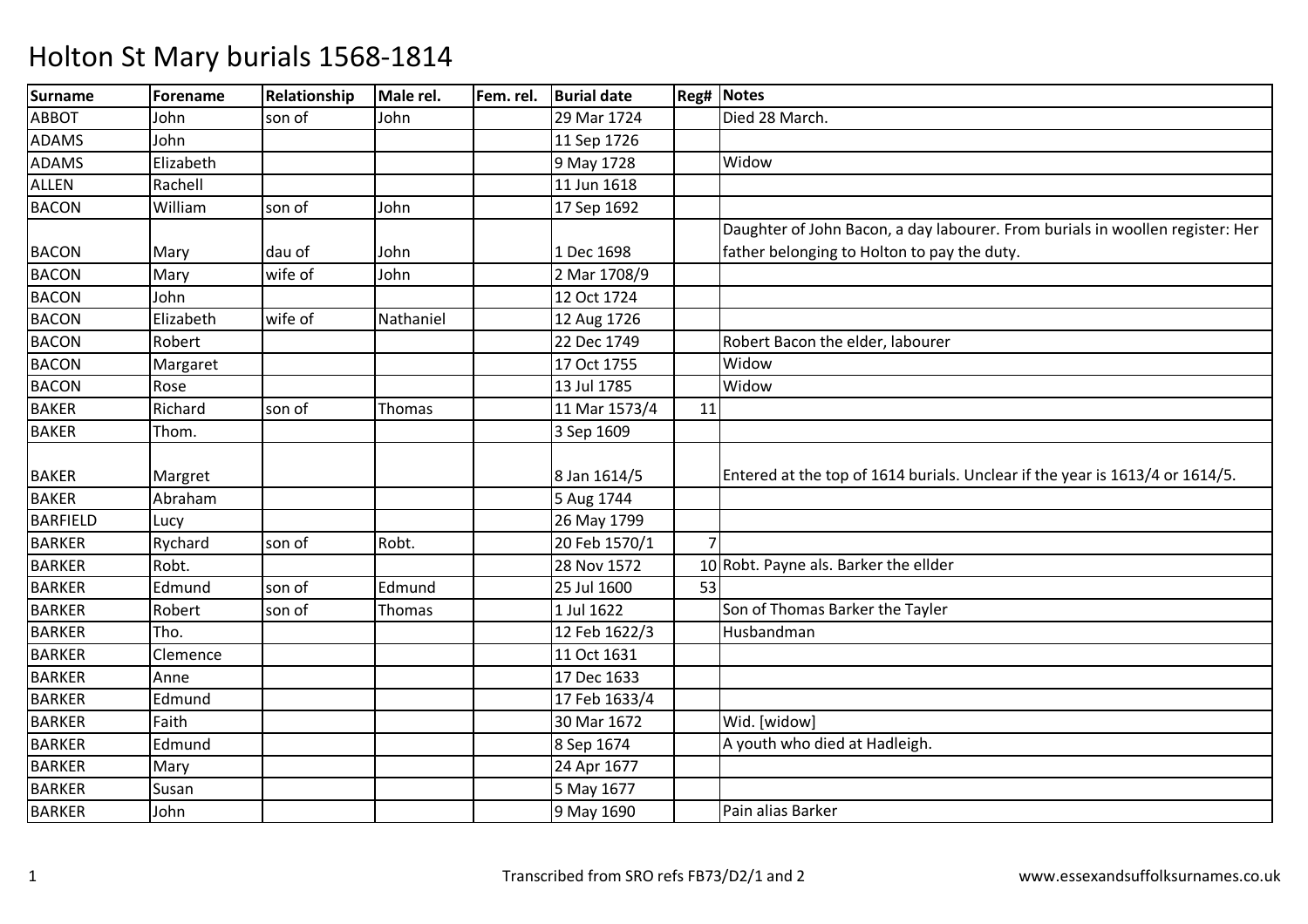| <b>Surname</b>    | Forename       | Relationship | Male rel. | Fem. rel. | <b>Burial date</b> |    | <b>Reg# Notes</b>                                                              |
|-------------------|----------------|--------------|-----------|-----------|--------------------|----|--------------------------------------------------------------------------------|
|                   |                |              |           |           |                    |    | From burials in woollen register: The duty to be paid by Edmund Barker of East |
| <b>BARKER</b>     | Faith          |              |           |           | 10 Mar 1699/00     |    | Bergholt.                                                                      |
| <b>BEAL</b>       | Frances        | dau of       | Robt.     |           | 27 Apr 1688        |    |                                                                                |
| <b>BEAUMONT</b>   | Jonathan       | son of       | Jonathan  | Mary      | 26 Oct 1766        |    |                                                                                |
| <b>BELL</b>       | Robert         |              |           |           | 30 Oct 1727        |    |                                                                                |
| <b>BENNYT</b>     | Thomas         |              |           |           | 15 Feb 1569/70     | 3  |                                                                                |
| <b>BENNYT</b>     | John           |              |           |           | 2 Jun 1575         | 15 |                                                                                |
| <b>BIRCH</b>      | John           |              |           |           | 10 Sep 1758        |    |                                                                                |
| <b>BIRDE</b>      | Rose           | wife of      | John      |           | 13 Mar 1577/8      | 19 |                                                                                |
| <b>BIRDE</b>      | Margaret       | wife of      | John      |           | 27 Jun 1579        | 22 |                                                                                |
| <b>BIRDE</b>      | Issraell       |              |           |           | 1 Mar 1589/90      | 37 |                                                                                |
| <b>BIRDE</b>      | Christiane     | wife of      | Willm.    |           | 25 Mar 1594        | 42 |                                                                                |
| <b>BOLEY</b>      | Mary           |              |           |           | 20 Sep 1799        |    |                                                                                |
| <b>BOLEY</b>      | Maria          |              |           |           | 17 Sep 1804        |    | infant                                                                         |
| <b>BOOTH</b>      | Robert         |              |           |           | 26 Apr 1636        |    |                                                                                |
| <b>BOTHE</b>      | <b>Bridget</b> | dau of       | Edmund    |           | 31 Jan 1612/3      |    |                                                                                |
| <b>BRADSTREET</b> | George         |              |           |           | 1 Oct 1729         |    |                                                                                |
| <b>BRIANT</b>     | Rose           | dau of       | Robt.     |           | 31 Oct 1581        |    | 24 Daughter of Robt. Briant the younger of Stratforde.                         |
| <b>BRIANT</b>     | Anne           | wife of      | Robt.     |           | 21 Sep 1675        |    |                                                                                |
| <b>BRIANT</b>     | Mary           | dau of       | Robt.     |           | 25 Dec 1677        |    |                                                                                |
| <b>BRIANT</b>     | Robert         |              |           |           | 13 May 1681        |    |                                                                                |
| <b>BROUNE</b>     | Peter          | son of       | Thomas    |           | 21 Jul 1636        |    |                                                                                |
| <b>BROWN</b>      | Peter          |              |           |           | 16 May 1635        |    |                                                                                |
| <b>BROWNE</b>     | Thomas         |              |           |           | 23 Jun 1655        |    | Died 22 Jun 1655                                                               |
| <b>BROWNING</b>   | Richard        |              |           |           | 31 Mar 1640        |    | the sen.                                                                       |
| <b>BROWNING</b>   | Sarah          | dau of       | Richard   |           | 23 Apr 1640        |    |                                                                                |
| <b>BROWNING</b>   | Eilzabeth      | dau of       | Richard   |           | 4 Jun 1640         |    |                                                                                |
| <b>BROWNING</b>   | William        | son of       | William   | Mary      | 1644               |    | No date, year only.                                                            |
| <b>BROWNING</b>   | Sarah          | wife of      | John      |           | 24 Jan 1699/00     |    | From burials in woollen register: Having no degree or estate chargeable.       |
| <b>BROWNING</b>   | John           |              |           |           | 26 Dec 1709        |    | From burials in woollen register: of Holton                                    |
| <b>BROWNING</b>   | Mary           |              |           |           | 26 Aug 1720        |    | Widow                                                                          |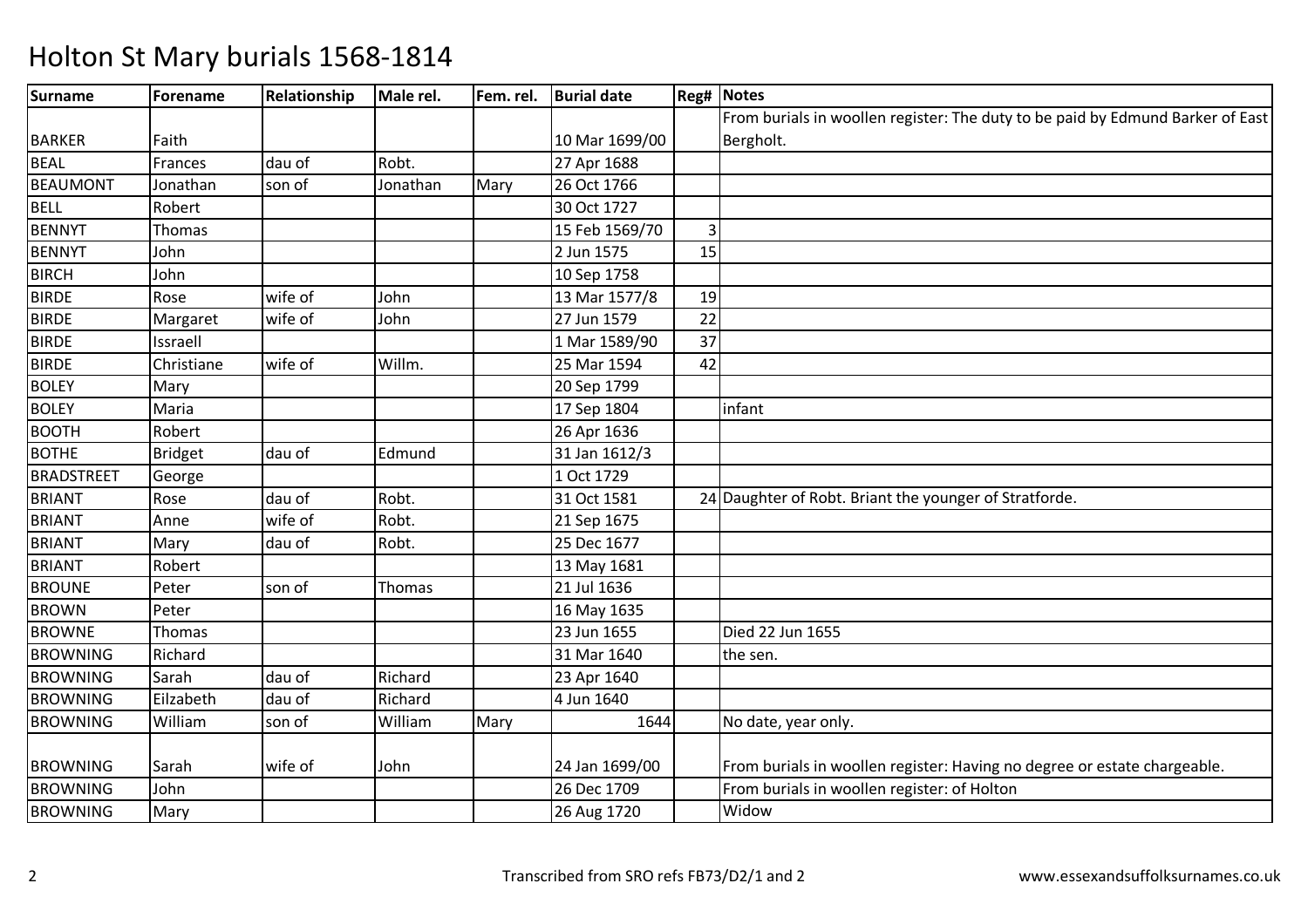| <b>Surname</b>  | Forename  | Relationship | Male rel. | Fem. rel. | <b>Burial date</b> |    | <b>Reg# Notes</b>                                                              |
|-----------------|-----------|--------------|-----------|-----------|--------------------|----|--------------------------------------------------------------------------------|
| <b>BRUNNING</b> | Ellen     | dau of       | Richard   |           | 26 Nov 1603        | 60 |                                                                                |
| <b>BRUNNING</b> | John      |              |           |           | 19 Dec 1652        |    |                                                                                |
| <b>BRUNNING</b> | Elizabeth | dau of       | John      |           | 3 Nov 1678         |    |                                                                                |
| <b>BRUNNYNG</b> | Richard   |              |           |           | 27 Aug 1613        |    |                                                                                |
| <b>BURTON</b>   | Bridget   | wife of      | Robt.     |           | 31 Aug 1574        |    | 13 Abode: Dedham                                                               |
| <b>BUSH</b>     | Ann       | dau of       | Samuel    | Sarah     | 12 Jan 1778        |    |                                                                                |
| <b>BUSH</b>     | Sarah     | dau of       | Samuel    | Sarah     | 12 Mar 1778        |    |                                                                                |
| <b>BUSH</b>     | Sarah     | wife of      | Samuel    |           | 2 Aug 1778         |    |                                                                                |
| <b>BUSH</b>     | James     |              |           |           | 5 May 1805         |    | Aged 69                                                                        |
| <b>BUTCHER</b>  | Adam      |              |           |           | 11 May 1675        |    |                                                                                |
|                 |           |              |           |           |                    |    | Widow, buried by the Town. From burials in woollen register: John Browning     |
| <b>BUTCHER</b>  | Alice     |              |           |           | 2 Feb 1699/00      |    | to pay the duty.                                                               |
| <b>BUTCHER</b>  | Daniel    |              |           |           | 25 Sep 1722        |    |                                                                                |
|                 |           |              |           |           |                    |    | Mr William Byatt, Rector of Holton, died Nov 9 1707 but was buried at Buers    |
| <b>BYATT</b>    | William   |              |           |           | Nov 1707           |    | on the Saturday following.                                                     |
| <b>BYRDE</b>    | John      | son of       | John      |           | 6 Dec 1581         |    | 25 Surname spelt both Byrde and Birde.                                         |
| <b>CANDLER</b>  | Ann       |              |           |           | 9 Sep 1814         |    | Widow, aged 73                                                                 |
| CANHAM          | John      |              |           |           | 21 Aug 1774        |    |                                                                                |
| <b>CANHAM</b>   | John      | son of       | James     | Mary      | 24 Apr 1777        |    | Infant                                                                         |
| <b>CANHAM</b>   | James     | son of       | James     | Mary      | 15 May 1777        |    | Aged 1 and 3/4                                                                 |
| <b>CANON</b>    | Elizabeth | dau of       | Joseph    | Mary      | 13 Jul 1742        |    |                                                                                |
| <b>CANON</b>    | Elleanor  | dau of       | Joseph    | Mary      | 9 Jan 1745/6       |    |                                                                                |
| <b>CARTER</b>   | Robert    | son of       | Will.     |           | 2 Mar 1672/3       |    |                                                                                |
| <b>CARTER</b>   | Will.     |              |           |           | 28 Jun 1681        |    | iun.                                                                           |
| <b>CARTER</b>   | Martha    | dau of       | Joseph    |           | 13 Nov 1682        |    | Abode: Shelleigh                                                               |
| <b>CARTER</b>   | Hannah    | dau of       | Will.     |           | 24 Jan 1687/8      |    |                                                                                |
| <b>CARTER</b>   | Will.     | son of       | Phil.     |           | 24 Jan 1687/8      |    | Abode: Stoak                                                                   |
| <b>CARTER</b>   | Philip    | son of       | Phil.     |           | 1 Nov 1689         |    | Abode: Stoke                                                                   |
| <b>CARTER</b>   | William   |              |           |           | 19 Jan 1695/6      |    |                                                                                |
|                 |           |              |           |           |                    |    | Daughter of James Carter, a mean farmer. From burials in woollen register: Ja. |
| <b>CARTER</b>   | Elizabeth | dau of       | James     |           | 13 Apr 1701        |    | Carter, living in Holton, to pay.                                              |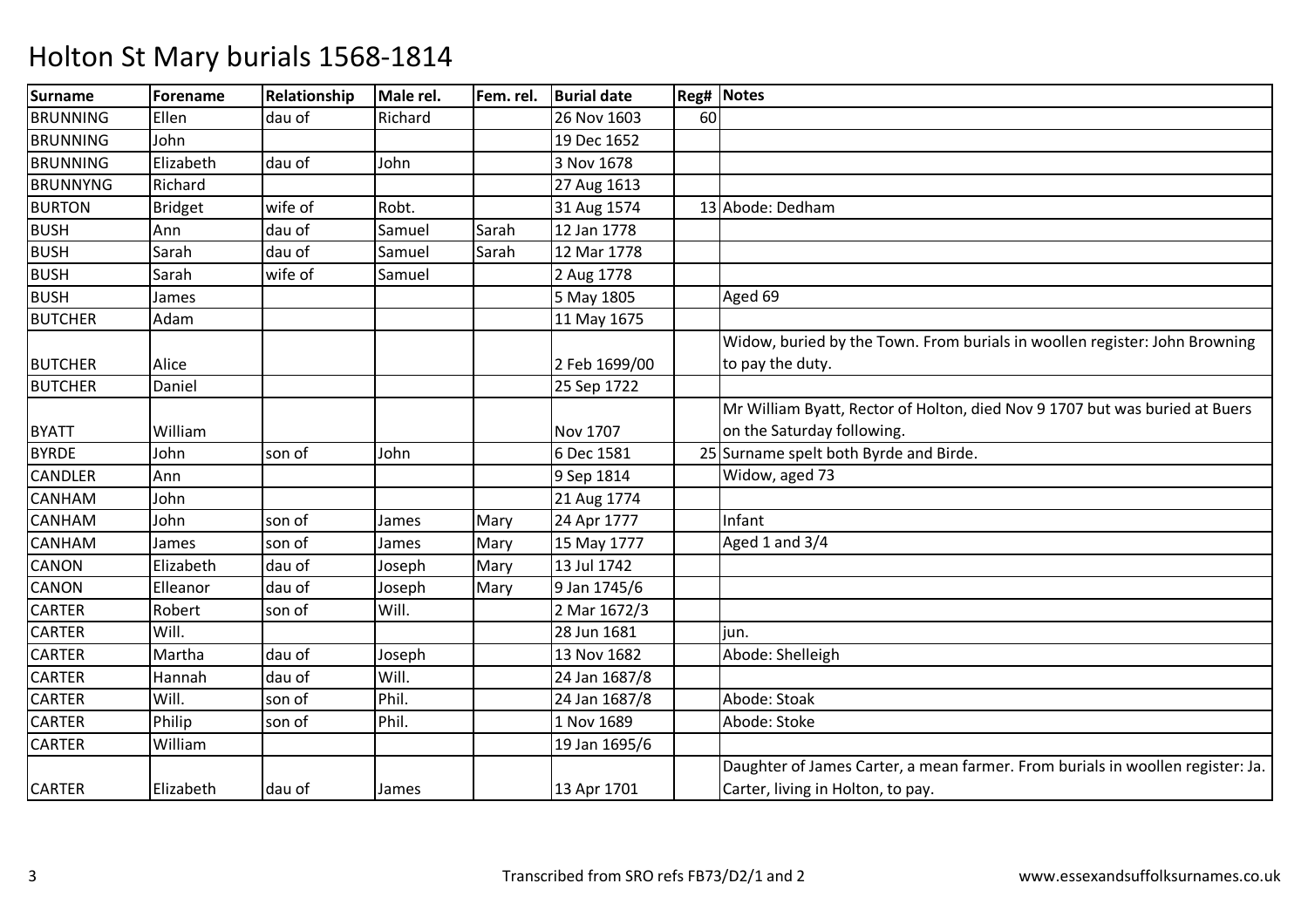| <b>Surname</b>   | Forename    | Relationship | Male rel. | Fem. rel. | <b>Burial date</b> |    | <b>Reg# Notes</b>                                                              |
|------------------|-------------|--------------|-----------|-----------|--------------------|----|--------------------------------------------------------------------------------|
|                  |             |              |           |           |                    |    | Son of Ja. Carter, husbandman. From burials in woollen register: Ja. Carter of |
| <b>CARTER</b>    | Christopher | son of       | Ja.       |           | 9 Mar 1702/3       |    | Holton to pay.                                                                 |
| <b>CARTER</b>    | Joanna      |              |           |           | 14 Mar 1713/4      |    | Widdow                                                                         |
| <b>CARTER</b>    | James       | son of       | James     |           | 20 Nov 1723        |    |                                                                                |
| <b>CARTER</b>    | James       |              |           |           | 14 May 1739        |    | Day labourer                                                                   |
| <b>CARTER</b>    | Elizabeth   |              |           |           | 3 Oct 1744         |    | Widdow                                                                         |
| <b>CATCHPOLL</b> | Margarett   | wife of      | Zacharie  |           | 28 Mar 1587        | 33 |                                                                                |
| <b>CHAPMAN</b>   | Thomas      |              |           |           | 25 Dec 1578        |    | 20 the ellder                                                                  |
| <b>CHURCHE</b>   | Serena      | dau of       | Thomas    |           | 31 Aug 1587        | 34 |                                                                                |
| <b>CLEARKE</b>   | Sarah       |              |           |           | 20 Jan 1631/2      |    |                                                                                |
| <b>COLE</b>      | Ann         |              |           |           | 30 Oct 1603        | 59 |                                                                                |
| <b>COLE</b>      | Mary        | dau of       | Roger     |           | 10 Feb 1632/3      |    |                                                                                |
| <b>COLE</b>      | Roger       |              |           |           | 15 Mar 1636/7      |    |                                                                                |
| COOK             | Elizabeth   | dau of       | John      | Eliz.     | 12 Nov 1763        |    |                                                                                |
| COOK             | Susannah    | dau of       | James     | Mary      | 21 Oct 1770        |    |                                                                                |
| COOK             | Ellen       | dau of       | James     | Mary      | 23 Jun 1771        |    |                                                                                |
| COOK             | Priscilla   | dau of       | James     | Mary      | 16 Dec 1773        |    |                                                                                |
| COOK             | Martha      | dau of       | James     | Mary      | 18 Jan 1775        |    |                                                                                |
| COOK             | Henry       | son of       | John      | Mary      | 26 Apr 1782        |    | Burials in woollen register adds that Henry was an infant.                     |
| <b>COOK</b>      | Edward      |              |           |           | 12 Apr 1787        |    | infant                                                                         |
| <b>COOK</b>      | James       |              |           |           | 11 May 1794        |    |                                                                                |
| <b>COOK</b>      | James       |              |           |           | 26 Mar 1797        |    | infant                                                                         |
| COOK             | Thomas      |              |           |           | 30 Mar 1798        |    |                                                                                |
| <b>COOK</b>      | James       |              |           |           | 9 Feb 1800         |    |                                                                                |
| <b>COOPER</b>    | Lucy        | dau of       | James     | Lucy      | 1 Mar 1803         |    | infant                                                                         |
| <b>COOPER</b>    | Orlando     | son of       | James     | Lucy      | 28 Oct 1803        |    | infant                                                                         |
| <b>CRADOCKE</b>  | Thomas      |              |           |           | 26 Mar 1620        |    |                                                                                |
|                  |             |              |           |           |                    |    | Died 30 March. This Mr Croxson was Rector of this Parish after him Mr Deynes,  |
|                  |             |              |           |           |                    |    | then Mr Hudson, then Mr Byatt, then Mr Shaw, who was Buried in                 |
| <b>CROXSON</b>   | Willm.      |              |           |           | 2 Apr 1657         |    | Warwickshire July 29, 1719.                                                    |
| <b>CUNDY</b>     | Judith      |              |           |           | May 1796           |    | Single woman. Day of month not in register.                                    |
| <b>CUNDY</b>     | Sarah       | wife of      | Tho.      |           | 26 Sep 1802        |    | Aged 63                                                                        |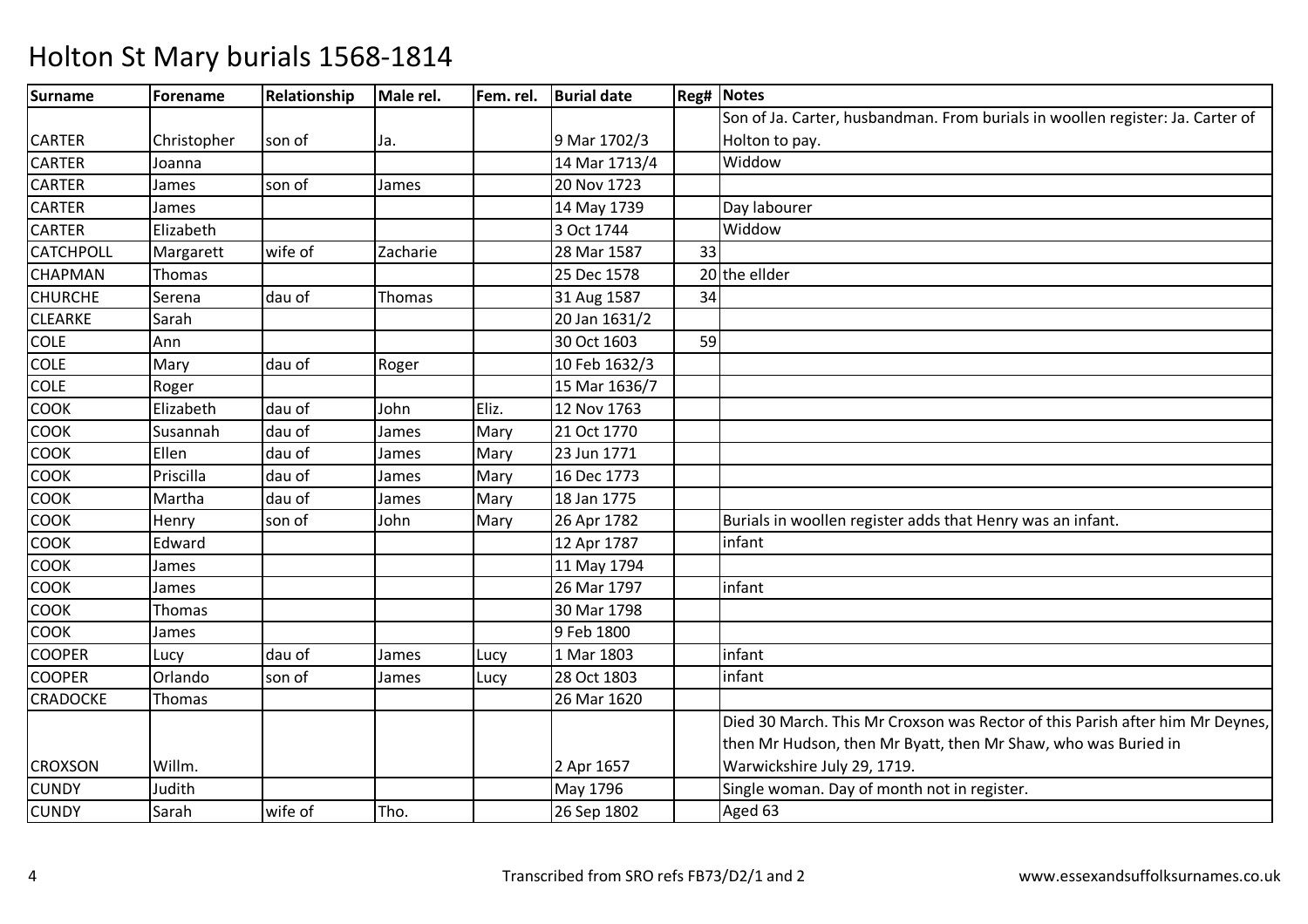| Surname         | <b>Forename</b> | Relationship | Male rel. | Fem. rel. | <b>Burial date</b> |    | <b>Reg# Notes</b>                                                             |
|-----------------|-----------------|--------------|-----------|-----------|--------------------|----|-------------------------------------------------------------------------------|
| <b>CURTEOUS</b> | Alic            | dau of       | John      |           | 31 May 1630        |    | Alic Curteous daughter of John Courteous alias Stebin.                        |
| <b>DAADE</b>    | Hannah          | wife of      | Robert    |           | 28 Nov 1680        |    |                                                                               |
| DADE            | Robert          |              |           |           | 29 May 1697        |    |                                                                               |
| DADE            | John            |              |           |           | 2 Nov 1709         |    | From burials in woollen register: of Holton                                   |
|                 |                 |              |           |           |                    |    | The Widdow Dadey. Forename not in burial register, in burials in woollen      |
|                 |                 |              |           |           |                    |    | register only. Surname spelt "Dadey" in burial register, but "Daldy" in other |
| <b>DADEY</b>    | Anne            |              |           |           | 5 May 1717         |    | register.                                                                     |
| <b>DALE</b>     | Mary            | dau of       | Daniel    |           | 29 Nov 1730        |    |                                                                               |
| <b>DALE</b>     | Mary            | wife of      | Daniel    |           | 12 Jan 1730/1      |    |                                                                               |
| <b>DANIELS</b>  | Alice           |              |           |           | 21 Apr 1730        |    | Widow of Langham, Essex                                                       |
| <b>DARDEY</b>   | James           | son of       | William   | Mary      | 23 Oct 1781        |    |                                                                               |
| <b>DAVIS</b>    | Marye           | dau of       | John      |           | 22 Sep 1588        | 35 |                                                                               |
| <b>DAY</b>      | Avis            | wife of      | Robert    |           | 20 Aug 1615        |    |                                                                               |
| <b>DAY</b>      | Richard         | son of       | Robert    | Susan     | 8 May 1647         |    |                                                                               |
| <b>DAY</b>      | Robert          | son of       | Robert    |           | 18 Aug 1656        |    | Son of Mr Robert Day. Died 17 Aug                                             |
| <b>DAY</b>      | Robet           |              |           |           | 21 Jan 1662/3      |    | the sen. Died 22 Jan.                                                         |
| <b>DAY</b>      | Elizabeth       |              |           |           | 14 Aug 1599        |    | 50 Wydow                                                                      |
| <b>DAYE</b>     | Rose            | dau of       | Robt.     |           | 17 Dec 1574        |    | 14 Surname spelt Daye and Daie in same entry.                                 |
| <b>DAYE</b>     | Robt.           |              |           |           | 28 May 1579        | 21 |                                                                               |
| <b>DAYE</b>     | <b>Barbarie</b> | dau of       | Richard   |           | 31 Dec 1589        | 36 |                                                                               |
| <b>DAYE</b>     | Richard         |              |           |           | 22 Mar 1592/3      |    | 41 the ellder                                                                 |
| <b>DAYE</b>     | Thomas          |              |           |           | 10 Aug 1596        | 43 |                                                                               |
| <b>DAYE</b>     | Joane           |              |           |           | 11 Mar 1617/8      |    |                                                                               |
| <b>DEAKES</b>   | Mary            | wife of      | Joseph    |           | 21 Jul 1735        |    | Abode: Horkesly, Essex                                                        |
| <b>DEATH</b>    | Elizabeth       | dau of       | Richard   |           | 15 Aug 1728        |    |                                                                               |
| <b>DEAVES</b>   | John            | son of       | William   |           | 12 Jun 1723        |    |                                                                               |
| <b>DEAVES</b>   | William         |              |           |           | 7 Jan 1723/4       |    |                                                                               |
| <b>DEAVES</b>   | Sarah           | dau of       |           | Sarah     | 4 Nov 1737         |    | Daughter of Sarah Deaves, widd. [widow]                                       |
| <b>DEEKS</b>    | Sarah           | dau of       | John      | Ann       | 23 Nov 1779        |    |                                                                               |
| <b>DEEVES</b>   | Sarah           |              |           |           | 4 Apr 1741         |    | Widdow                                                                        |
| <b>DEINES</b>   | Frances         |              |           |           | 15 Mar 1740/1      |    | Widdow                                                                        |
| <b>DEINES</b>   | Richard         | son of       |           | Sarah     | 26 Feb 1745/6      |    |                                                                               |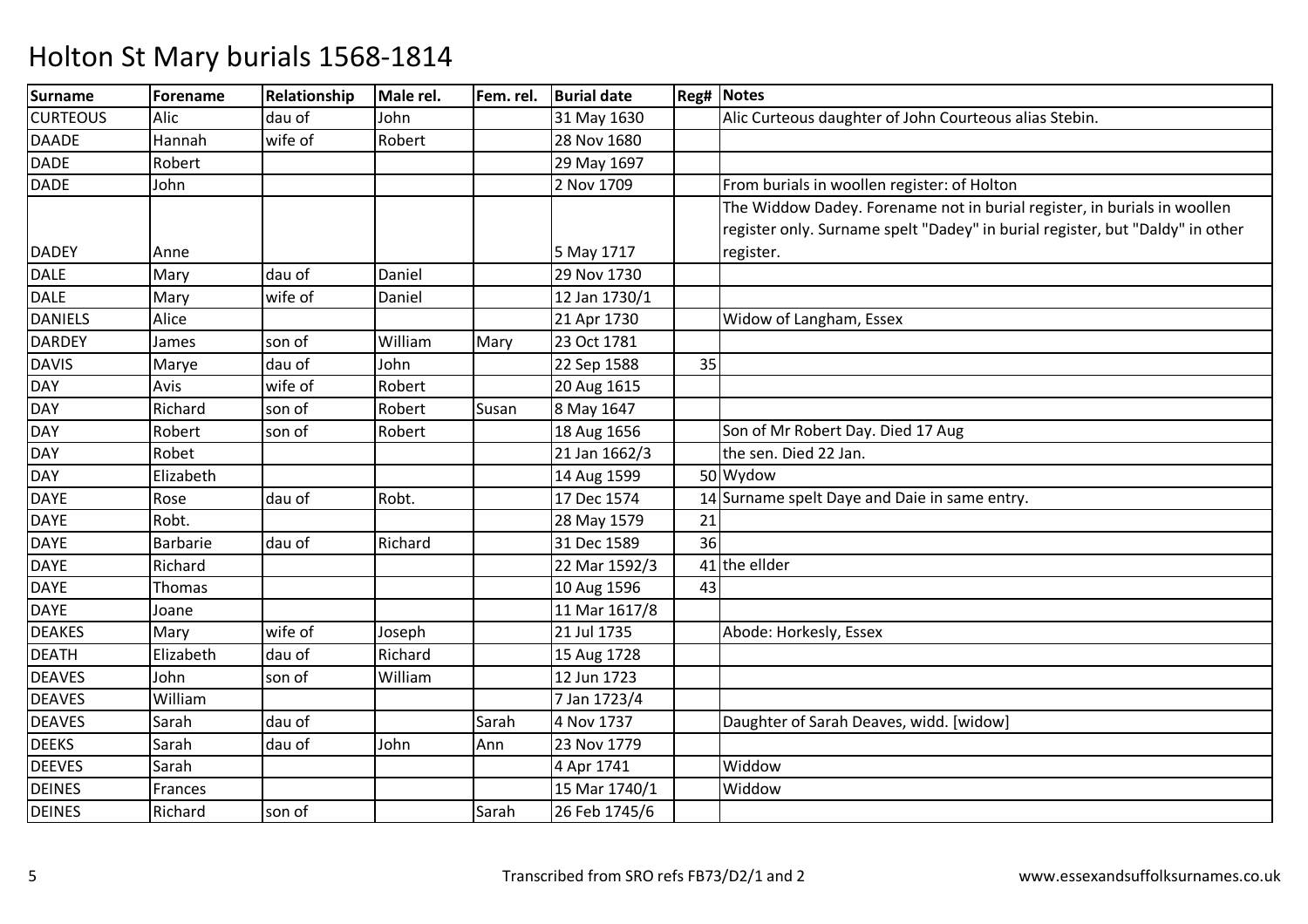| <b>Surname</b>   | Forename      | Relationship | Male rel. | Fem. rel. | <b>Burial date</b> |    | Reg# Notes                                                                                                                                                                 |
|------------------|---------------|--------------|-----------|-----------|--------------------|----|----------------------------------------------------------------------------------------------------------------------------------------------------------------------------|
| <b>DEINES</b>    | Sarah         |              |           |           | 8 Jul 1761         |    |                                                                                                                                                                            |
| <b>DEYNES</b>    | George        |              |           |           | 10 Nov 1659        |    | Died 9 Nov 1659                                                                                                                                                            |
| <b>DEYNES</b>    | Alice         | wife of      | Francis   |           | 17 Apr 1663        |    | Died 15 Apr 1663                                                                                                                                                           |
| <b>DEYNES</b>    | Francis       |              |           |           | 28 Dec 1670        |    | Clerck                                                                                                                                                                     |
| <b>DEYNES</b>    | <b>Thomas</b> | son of       | Fra.      |           | 8 Nov 1672         |    | Son of Fra. Deynes decea. [deceased]                                                                                                                                       |
| <b>DEYNES</b>    | Francis       | son of       | Francis   |           | 13 Apr 1690        |    |                                                                                                                                                                            |
| <b>DEYNES</b>    | Francis       | son of       | Francis   |           | 30 May 1691        |    |                                                                                                                                                                            |
| <b>DEYNES</b>    | Francis       |              |           |           | 7 Jan 1725/6       |    |                                                                                                                                                                            |
| <b>DEYNES</b>    | John          | son of       | John      |           | 9 Oct 1728         |    |                                                                                                                                                                            |
| <b>DEYNES</b>    | Alice         | dau of       | John      |           | 16 Sep 1729        |    |                                                                                                                                                                            |
| <b>DEYNES</b>    | Lidia         | dau of       | John      |           | 10 Feb 1729/30     |    |                                                                                                                                                                            |
| <b>DICKS</b>     | Joseph        | son of       | Joseph    | Mary      | 19 Jul 1721        |    | Infant from Dedham. Day of month lost on page edge, but appears in burials in<br>woollen register. Parents' names in burials in woollen register, not burials<br>register. |
| <b>DOUBLE</b>    | Barbary       | dau of       | George    | Mary      | 26 Oct 1762        |    |                                                                                                                                                                            |
| <b>DOUBLE</b>    | George        |              |           |           | 19 Sep 1779        |    | senr                                                                                                                                                                       |
| <b>DOUBLE</b>    | Mary          | dau of       | George    | Mary      | 24 Jun 1781        |    |                                                                                                                                                                            |
| <b>DOUBLE</b>    | Frances       |              |           |           | 14 Jul 1790        |    |                                                                                                                                                                            |
| <b>DOUBLE</b>    | George        |              |           |           | 18 Nov 1790        |    |                                                                                                                                                                            |
| <b>DOUBLE</b>    | George        |              |           |           | 30 Jan 1801        |    |                                                                                                                                                                            |
| <b>DOUBLE</b>    | Mary          |              |           |           | 5 Jan 1812         |    | Aged 59                                                                                                                                                                    |
| <b>DOUBLE</b>    | William       |              |           |           | 29 May 1814        |    | Aged 1 year and a $\overline{1/4}$                                                                                                                                         |
| <b>DOWENS</b>    | Sarah         |              |           |           | 28 Feb 1614/5      |    |                                                                                                                                                                            |
| <b>DOWNES</b>    | Mary          |              |           |           | 27 Sep 1631        |    |                                                                                                                                                                            |
| <b>DURRANT</b>   | Thomas        | son of       | Thomas    | Eliz.     | 15 Feb 1733/4      |    |                                                                                                                                                                            |
| <b>DURRANT</b>   | <b>Thomas</b> | son of       | Tho.      | Eliz.     | 17 Dec 1735        |    |                                                                                                                                                                            |
| <b>DURRANT</b>   | Ellen         | dau of       | Abraham   | Ellen     | 3 Jun 1778         |    |                                                                                                                                                                            |
| <b>DURRANT</b>   | Thomas        |              |           |           | 20 Nov 1782        |    | senr                                                                                                                                                                       |
| <b>DURRANT</b>   | Elizabeth     |              |           |           | 2 Apr 1792         |    | Widow, aged 82                                                                                                                                                             |
| <b>DURRANT</b>   | Mary          |              |           |           | 23 Jul 1797        |    |                                                                                                                                                                            |
| <b>DURRIFALL</b> | <b>Thomas</b> | son of       | Richard   |           | 13 Jul 1575        | 16 |                                                                                                                                                                            |
| <b>DURRIFALL</b> | Rychard       |              |           |           | 23 Jun 1582        | 27 |                                                                                                                                                                            |
|                  |               |              |           |           |                    |    |                                                                                                                                                                            |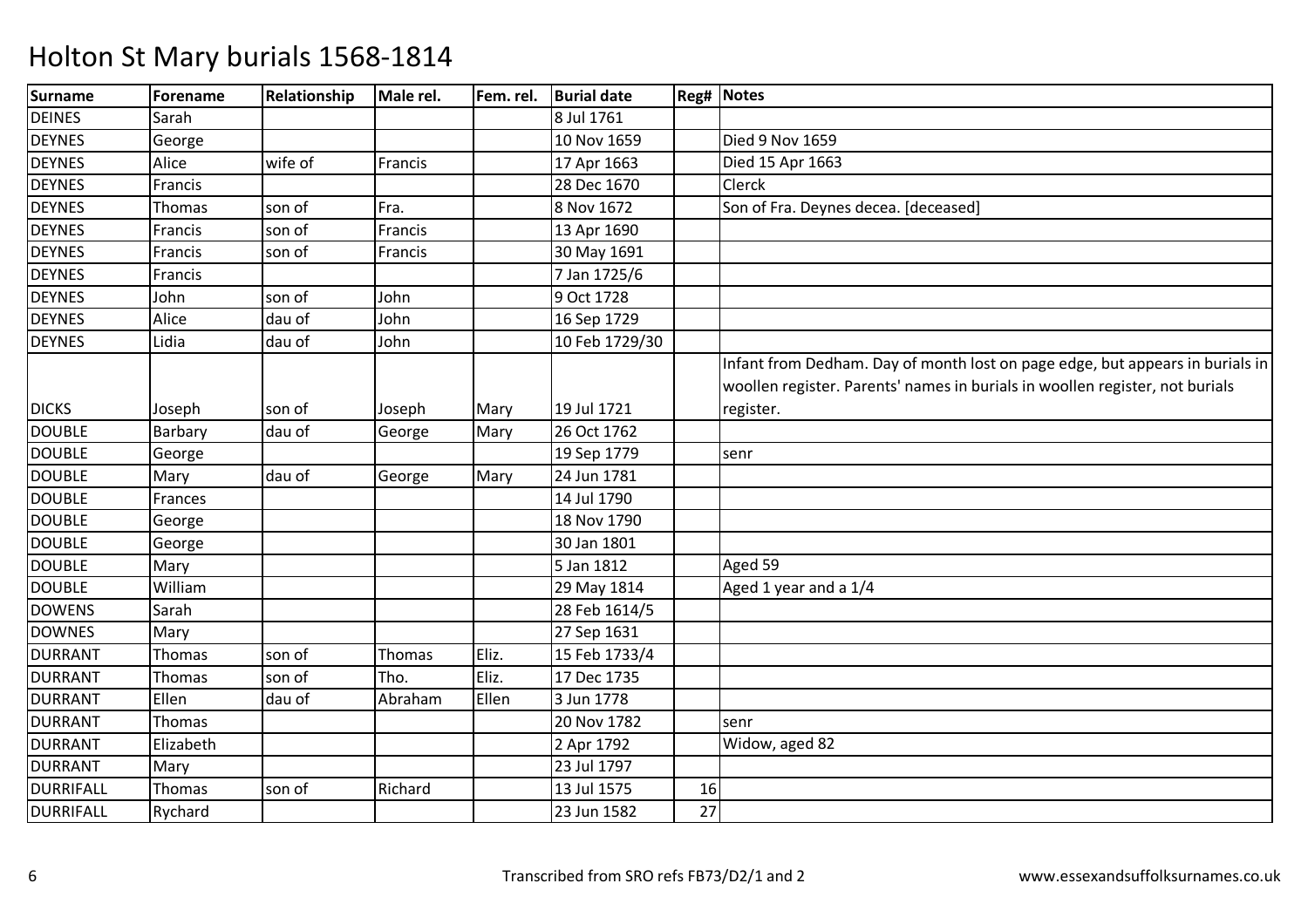| Surname          | Forename  | Relationship | Male rel. | Fem. rel. | <b>Burial date</b> | <b>Reg# Notes</b>                                                             |
|------------------|-----------|--------------|-----------|-----------|--------------------|-------------------------------------------------------------------------------|
| <b>ELMER</b>     | Eliza     |              |           |           | 17 Dec 1809        | infant                                                                        |
| <b>ELY</b>       | Susanna   | dau of       | William   | Alice     | 30 Mar 1777        |                                                                               |
| ELY              | Sarah     | dau of       | William   | Alice     | 6 Jul 1777         |                                                                               |
| <b>FAIRS</b>     | John      | son of       | Samuel    | Martha    | 20 Oct 1802        | infant                                                                        |
| <b>FEILD</b>     | William   |              |           |           | 9 Apr 1625         |                                                                               |
| <b>FISH</b>      | Susan     | dau of       | John      | Susan     | 20 Dec 1618        |                                                                               |
| <b>FISH</b>      | Anne      | dau of       | John      |           | 20 Sep 1624        |                                                                               |
| <b>FISHER</b>    | Rebecca   | dau of       | Isaac     | Hannah    | 15 Feb 1670/1      |                                                                               |
| <b>FISHER</b>    | Jacob     | son of       | Isaac     |           | 6 Oct 1672         |                                                                               |
| <b>FISHER</b>    |           | child of     | Daniel    |           | 10 Jul 1678        | Daniel Fishers childe which if not still born died presently after.           |
| <b>FISHER</b>    | Ann       | dau of       | Daniel    |           | 3 Nov 1680         |                                                                               |
| <b>FISHER</b>    | Isaac     | son of       | Daniel    |           | 26 Oct 1684        |                                                                               |
| <b>FISHER</b>    | William   | son of       | Daniel    |           | 5 Nov 1684         |                                                                               |
| <b>FISHER</b>    | Martha    | wife of      | Daniel    |           | 19 Jan 1714/5      |                                                                               |
| <b>FISHER</b>    | Daniel    | son of       | Daniel    |           | 17 Jun 1723        |                                                                               |
| <b>FISHER</b>    | Elizabeth | wife of      | Daniel    |           | 9 Aug 1741         |                                                                               |
| <b>FISHER</b>    | Daniel    |              |           |           | 15 May 1743        | Day labourer aged 95                                                          |
| <b>GARDINER</b>  | Margaret  |              |           |           | 29 Nov 1674        | Wid. [widow]                                                                  |
| <b>GARDINER</b>  | Mary      | wife of      | John      |           | 19 May 1725        |                                                                               |
| <b>GARDINER</b>  | Mary      | dau of       | John      |           | 12 Feb 1725/6      |                                                                               |
| <b>GARDINER</b>  | John      |              |           |           | 16 Jun 1752        | Parish Clarke                                                                 |
| <b>GARDINER</b>  |           |              |           |           | 3 May 1765         | Widow Gardiner the elder                                                      |
| <b>GARDINER</b>  | William   |              |           |           | 2 May 1780         | infant                                                                        |
| <b>GARDNER</b>   | Anne      | wife of      | Henry     |           | 7 Oct 1670         |                                                                               |
| <b>GARNER</b>    | Susan     |              |           |           | 10 Sep 1693        |                                                                               |
|                  |           |              |           |           |                    | Daughter of John Garner, day labourer. From burials in woollen register: John |
| <b>GARNER</b>    | Mary      | dau of       | John      |           | 30 Jan 1699/00     | Browning to pay the duty.                                                     |
| <b>GARRAD</b>    | Thomas    |              |           |           | 21 Feb 1664/5      | Died 18 Feb 1664/5                                                            |
| GARRARD          | Jeremiah  |              |           |           | 23 Jan 1800        |                                                                               |
| <b>GARWOOD</b>   | Joseph    |              |           |           | 3 Mar 1796         |                                                                               |
| <b>GLAMFEILD</b> |           | wife of      | Edward    |           | 4 Jan 1630/1       | Forename not in register.                                                     |
| <b>GLANFIELD</b> | Susan     |              |           |           | 7 Apr 1690         |                                                                               |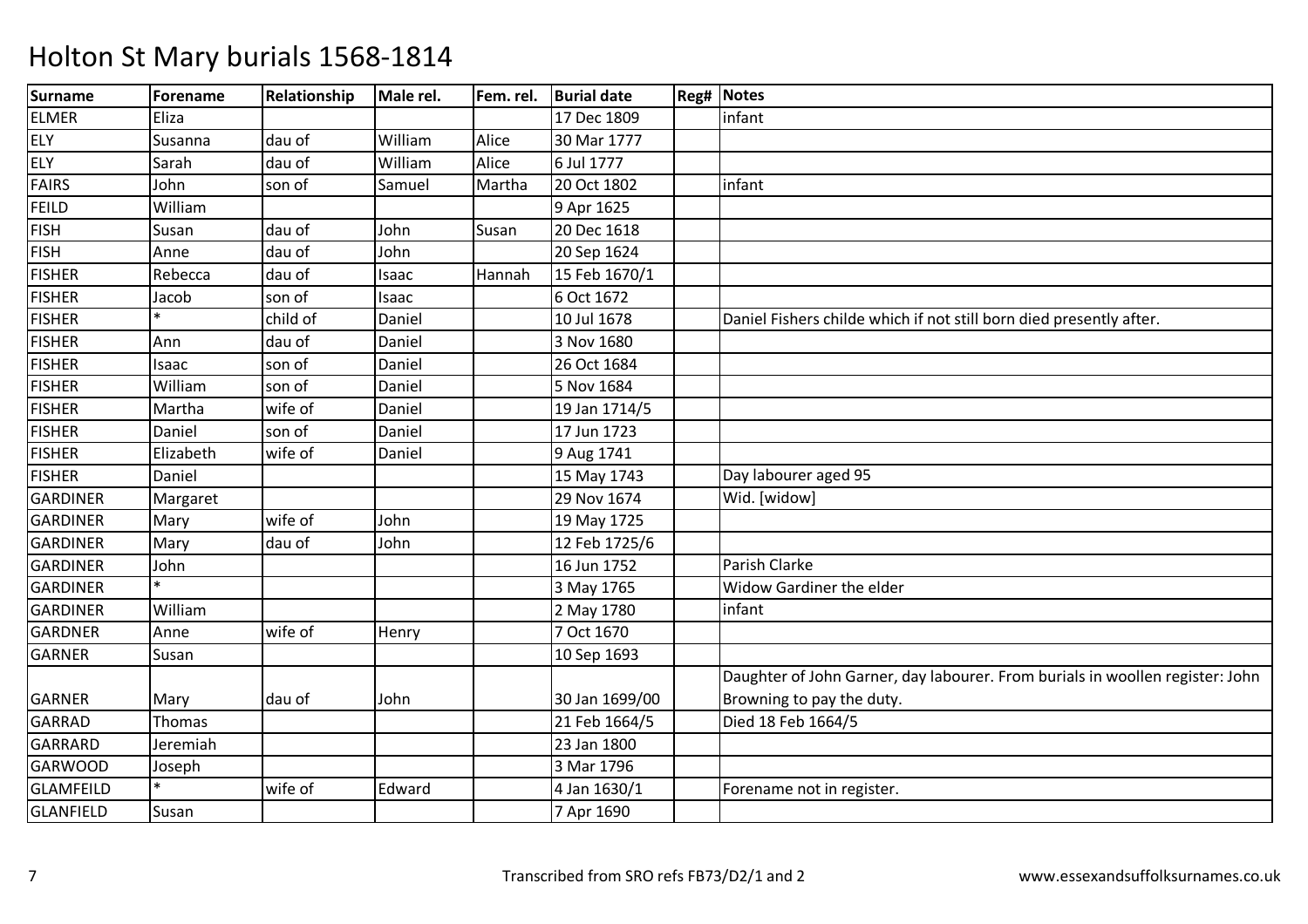| <b>Surname</b>    | <b>Forename</b> | Relationship   | Male rel. | Fem. rel. | <b>Burial date</b> |    | <b>Reg# Notes</b>                                                         |
|-------------------|-----------------|----------------|-----------|-----------|--------------------|----|---------------------------------------------------------------------------|
| <b>GLANFIELD</b>  | John            |                |           |           | 17 Feb 1691/2      |    | Sen.                                                                      |
| GLANFIELD         | <b>Thomas</b>   |                |           |           | 12 Jan 1725/6      |    | Abode: Higham. Burials in woollen register adds that he was a "Mr"        |
| GLANFIELD         | Thomas          |                |           |           | 2 Dec 1748         |    | Mr. Thomas Glanfield of Higham                                            |
| <b>GLANFIELD</b>  | Mary            |                |           |           | 19 Feb 1750/1      |    | Mrs. Mary Glanfield, widdow, from Higham                                  |
| <b>GLANFILD</b>   | John            |                |           |           | 1644               |    | Sen. No date, year only.                                                  |
| <b>GLANFILD</b>   | Elizabeth       | dau of         | John      |           | 1644               |    | No date, year only.                                                       |
| GLANNDFIELLD      | Edward          |                |           |           | 11 Apr 1584        | 30 |                                                                           |
| <b>GOSLYN</b>     | Thomas          |                |           |           | 21 Oct 1598        | 48 |                                                                           |
| <b>GOSLYN</b>     | Sara            | dau of         | Edward    |           | 15 Jul 1601        | 54 |                                                                           |
| <b>GOSLYNG</b>    |                 |                |           |           | 2 Apr 1606         |    | Forename not in register.                                                 |
| <b>GOSLYNG</b>    | Christian       |                |           |           | 20 Aug 1613        |    | Wydow                                                                     |
| <b>GOSLYNG</b>    | Steven          |                |           |           | 29 Aug 1613        |    | Her son [referring to burial on 20 Aug of Christian Goslyn]               |
| <b>GOSNOLD</b>    | Edward          | son of         | Peter     |           | 19 Jan 1609/10     |    |                                                                           |
| GOSNOLD           | John            | son of         | Peter     |           | 2 Sep 1613         |    |                                                                           |
| GOSNOLD           | Briget          | dau of         | John      |           | 7 Apr 1616         |    |                                                                           |
| GOSSENALL         | <b>Bridgett</b> |                |           |           | 17 Jan 1662/3      |    | Died 16 Jan 1662/3                                                        |
| <b>GOSSNOLLDE</b> | Hester          | wife of        | John      |           | 10 Sep 1598        | 47 |                                                                           |
|                   |                 |                |           |           |                    |    | Thomas Gremwood son of Thomas Gremwood of Eastberghollt, a nursse child   |
| <b>GREMWOOD</b>   | Thomas          | son of         | Thoms     |           | 11 Nov 1580        |    | 23 with John Snellinge.                                                   |
|                   |                 |                |           |           |                    |    | Thomas Gremwood son of Thomas Gremwood of Eastberghollt, a nursse child   |
| <b>GREMWOOD</b>   | Thomas          | nurse child of | John      |           | 11 Nov 1580        |    | 23 with John Snellinge.                                                   |
| <b>GRIMES</b>     | William         |                |           |           | 23 Jul 1802        |    | Aged 60                                                                   |
| <b>GRIMWOOD</b>   | Benjamin        |                |           |           | 30 Jun 1791        |    | infant                                                                    |
| <b>GROSS</b>      | Elizabeth       |                |           |           | 29 May 1759        |    | A servant                                                                 |
| <b>HAGTRE</b>     | Barbery         |                |           |           | 9 Feb 1609/10      |    | Entered at top of 1609 burials. Unclear if the year is 1608/9 or 1609/10. |
| <b>HAGTRE</b>     | Barbery         | wife of        | Robert    |           | 3 Sep 1612         |    |                                                                           |
| <b>HAGTRE</b>     | William         |                |           |           | 9 Jan 1615/6       |    |                                                                           |
| HANHAM            | John            |                |           |           | 17 Dec 1599        |    | 52 Gent.                                                                  |
| <b>HART</b>       | Robert          |                |           |           | 22 Feb 1807        |    | Aged 21                                                                   |
| <b>HASTED</b>     | Hary            |                |           |           | 24 Mar 1613/4      |    |                                                                           |
| <b>HAYMON</b>     | Thom.           | son of         | Harry     |           | 9 Jun 1602         | 56 |                                                                           |
| <b>HERSOM</b>     | William         |                |           |           | 31 Jul 1782        |    | Single man                                                                |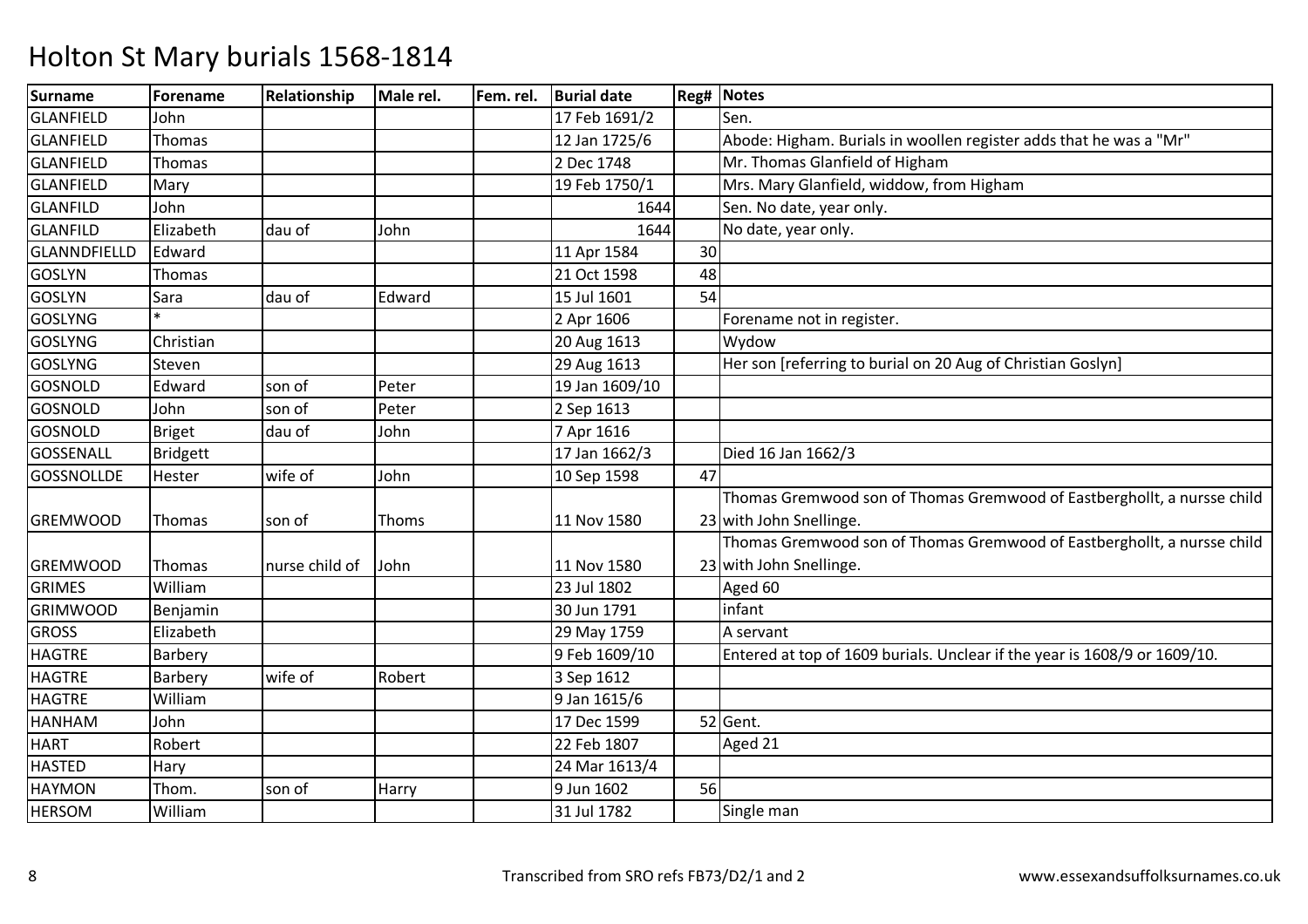| <b>Surname</b>   | Forename  | Relationship | Male rel.   | Fem. rel. | <b>Burial date</b> |    | <b>Reg# Notes</b>                                                               |
|------------------|-----------|--------------|-------------|-----------|--------------------|----|---------------------------------------------------------------------------------|
| <b>HERSOM</b>    | Susanna   | wife of      | George      |           | 19 Aug 1783        |    |                                                                                 |
| <b>HERSOM</b>    | George    |              |             |           | 3 Dec 1787         |    | Aged 87                                                                         |
| <b>HILL</b>      | Daniel    | son of       | Daniel      | Sarah     | 16 Jun 1752        |    |                                                                                 |
| <b>HILL</b>      | Sarah     | wife of      | Daniel      |           | 29 Aug 1757        |    |                                                                                 |
| <b>HILL</b>      | Mary      | wife of      | Daniel      |           | 12 Nov 1780        |    |                                                                                 |
| <b>HILLS</b>     | Willm.    |              |             |           | 3 Aug 1597         | 44 |                                                                                 |
|                  |           |              |             |           |                    |    | Johan Hills wedowe wife of the saide Willm. Hills [referring to burial on 3 Aug |
| <b>HILLS</b>     | Johan     | widow of     | Willm.      |           | 8 Sep 1597         |    | 45 of Willm. Hills]                                                             |
| <b>HILS</b>      | Elizabeth | dau of       | Willyam     |           | 8 Mar 1602/3       | 58 |                                                                                 |
| <b>HILS</b>      | Peter     |              |             |           | 6 Dec 1606         |    |                                                                                 |
| <b>HINERD</b>    | William   | son of       | Robert      | Elizabeth | 4 Sep 1777         |    |                                                                                 |
| <b>HOLLOWELL</b> | Elizabeth | dau of       | John        |           | 16 Jun 1683        |    |                                                                                 |
| <b>HOLLOWELL</b> | John      |              |             |           | 3 Dec 1686         |    |                                                                                 |
| <b>HOLT</b>      | John      |              |             |           | 20 Feb 1614/5      |    |                                                                                 |
| HOY              | Ann       | dau of       | Robert      | Mary      | 8 May 1775         |    |                                                                                 |
| <b>HOY</b>       | Ellen     | dau of       | Robert      | Mary      | 4 Jan 1778         |    |                                                                                 |
| HOY              | Robert    |              |             |           | 13 Apr 1779        |    |                                                                                 |
| <b>HOY</b>       | John      |              |             |           | 10 Sep 1789        |    |                                                                                 |
| HOY              | Elizabeth |              |             |           | 30 May 1790        |    |                                                                                 |
| <b>HUDSON</b>    | Mary      | wife of      | Nathaniel   |           | 22 Dec 1682        |    | Wife of Nathaniel Hudson clerk                                                  |
| <b>HUDSON</b>    | John      |              |             |           | 31 Jan 1697/8      |    |                                                                                 |
| <b>HUDSON</b>    | Nathaniel |              |             |           | 14 Sep 1703        |    | Rector of this Parish                                                           |
| <b>IRELANE</b>   |           |              |             |           | 15 May 1664        |    | Widdow Ireland. Forename not in register. Died 14 May.                          |
| <b>IRLAND</b>    | Mary      | wife of      | Christopher |           | 1644               |    | No date, year only.                                                             |
| <b>JESSOP</b>    | Robert    |              |             |           | 29 Nov 1708        |    | Infant.                                                                         |
| <b>JOSSELYN</b>  | William   | son of       | James       | Sarah     | 2 Aug 1803         |    | infant                                                                          |
| <b>JOSSELYN</b>  | Mary      |              |             |           | 23 Mar 1806        |    | infant                                                                          |
| <b>KEMPSTER</b>  | Ellyne    | wife of      | Roger       |           | 2 May 1570         | 6  |                                                                                 |
| <b>KEMPSTER</b>  | Anne      | dau of       | Roger       |           | 5 Jun 1574         | 12 |                                                                                 |
| <b>KEMPSTER</b>  | Roger     |              |             |           | 20 Jun 1590        | 38 |                                                                                 |
| <b>KING</b>      | Mary      |              |             |           | 11 Jan 1684/5      |    | Widdow                                                                          |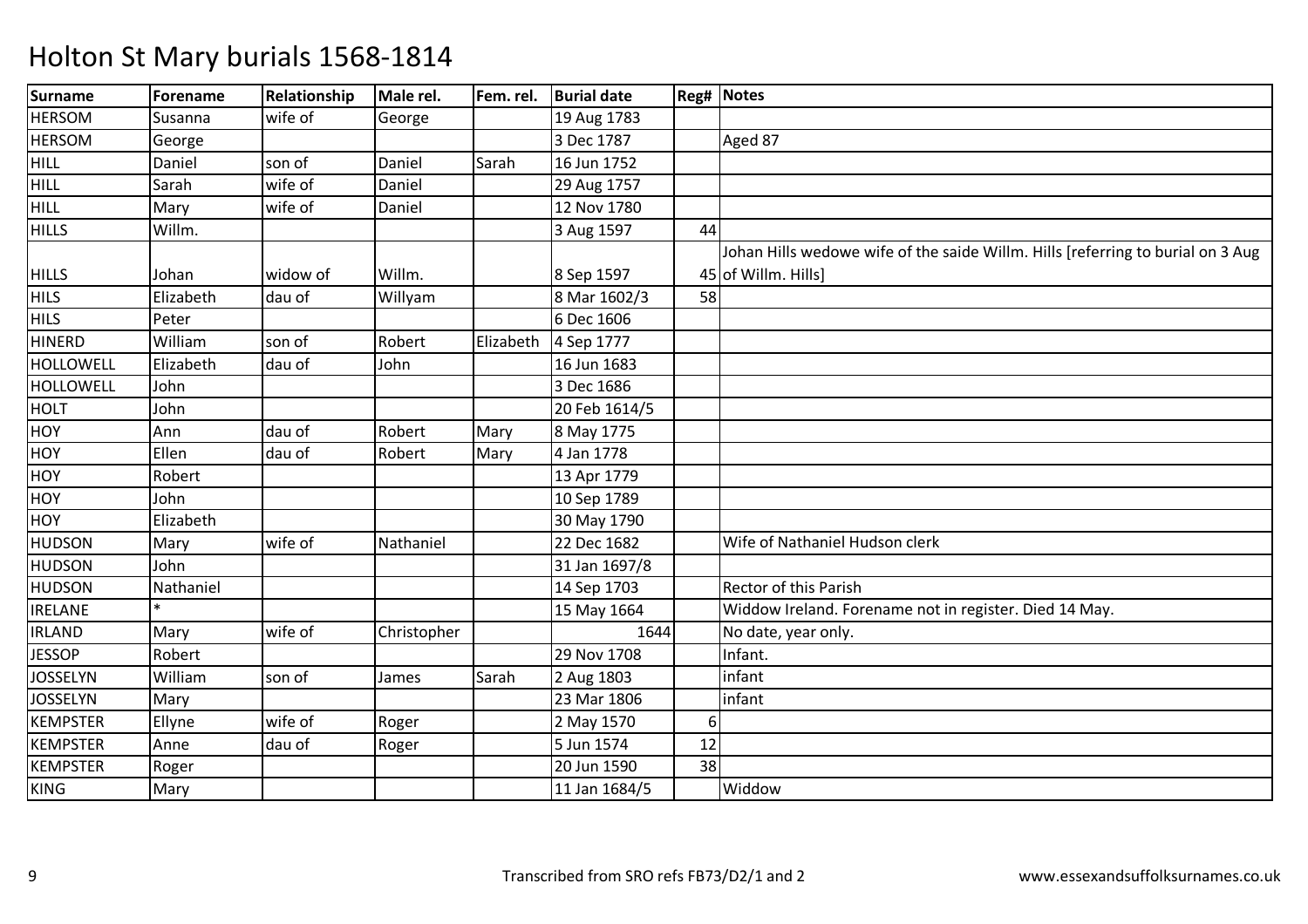| <b>Surname</b>  | Forename  | Relationship | Male rel.     | Fem. rel. | <b>Burial date</b> |    | <b>Reg# Notes</b>                                                               |
|-----------------|-----------|--------------|---------------|-----------|--------------------|----|---------------------------------------------------------------------------------|
|                 |           |              |               |           |                    |    | Mean yeoman. From burials in woollen register: Living in this town. The duty    |
| <b>KING</b>     | William   |              |               |           | 13 Jan 1700/1      |    | to be paid by his widow, in town.                                               |
| <b>KNOPP</b>    | Alice     |              |               |           | 5 Mar 1569/70      |    |                                                                                 |
| <b>KNOPPE</b>   | Charritie | dau of       | John          |           | 28 Aug 1571        | 8  |                                                                                 |
| LAMBERT         | John      |              |               |           | 6 Oct 1814         |    | A youth aged 11                                                                 |
| LANGHAM         | Samuel    | son of       | Samuel        | Mary      | 15 Feb 1758        |    |                                                                                 |
| LANGHAM         | Samuel    |              |               |           | 3 Apr 1785         |    | Schoolmaster                                                                    |
| LANGHAM         | Mary      |              |               |           | 5 Feb 1795         |    | Widow                                                                           |
| LEAKE?          | Elizabeth | dau of       | $\ast$        | Bridget   | 24 Oct 1753        |    | Daughter of Rev. Mr. Leake?. Surname difficult to decipher.                     |
| LEMAN           | Thomas    | son of       | <b>Thomas</b> | Mary      | 29 Sep 1743        |    |                                                                                 |
| LEMAN           | Henry     | son of       | Thomas        | Mary      | 18 Jun 1757        |    |                                                                                 |
| LEMAN           | Mary      | wife of      | <b>Thomas</b> |           | 26 Jun 1757        |    |                                                                                 |
| LEMAN           | Songer    |              |               |           | 28 Aug 1757        |    | <b>Blacksmith from Bergholt</b>                                                 |
| LEWES           | Alice     |              |               |           | 4 May 1693         |    | Abode: Stratford                                                                |
| LEWES           | Mary      | dau of       | Stephen       | Mary      | 11 Jul 1737        |    | Infant. Parents' names are added in the burials in woollen register.            |
|                 |           |              |               |           |                    |    | Lewis daughter of Eastberghollt [presumably meaning: Daughter of Lewis of       |
| LEWIS           |           | dau of       |               |           | 21 Feb 1581/2      |    | 26 East Bergholt. No forenames in entry.]                                       |
| LEWIS           | Alice     |              |               |           | 1 Jun 1682         |    | Abode: Stratford                                                                |
|                 |           |              |               |           |                    |    | Old John Lewis of Stratford. From burials in woollen register: Notice was given |
| LEWIS           | Daniel    |              |               |           | 3 Mar 1699/00      |    | to the collector of Stratford according to law.                                 |
| LEWIS           | Thomas    | son of       | John          | Mary      | 19 Jan 1764        |    |                                                                                 |
| <b>LIDIA</b>    | Susan     |              |               |           | 20 Jul 1693        |    | Infant                                                                          |
| <b>LUES</b>     | Daniell   | son of       | Daniell       |           | 26 Jan 1654/5      |    |                                                                                 |
| <b>MANN</b>     | Marye     |              |               |           | 6 May 1569         |    |                                                                                 |
| <b>MANNING</b>  | Sisley    |              |               |           | 24 Apr 1654        |    | Died 22 Apr 1654                                                                |
| <b>MANNOCKE</b> | Edward    | son of       | Edmunde       |           | 7 Feb 1585/6       | 32 |                                                                                 |
| <b>MARTEN</b>   | Elizabeth |              |               |           | 19 Mar 1601/2      | 55 |                                                                                 |
| <b>MARTEN</b>   | Tho.      |              |               |           | 7 Nov 1686         |    |                                                                                 |
| <b>MARTIN</b>   | Mary      | dau of       | William       |           | 31 Aug 1640        |    |                                                                                 |
| <b>MARTIN</b>   | Elizabeth |              |               |           | 13 Feb 1672/3      |    | Wid. [widow]                                                                    |
| <b>MARTIN</b>   | Susanna   | dau of       | John          |           | 3 May 1680         |    |                                                                                 |
| <b>MARTIN</b>   | Hannah    | wife of      | John          |           | 15 Sep 1681        |    |                                                                                 |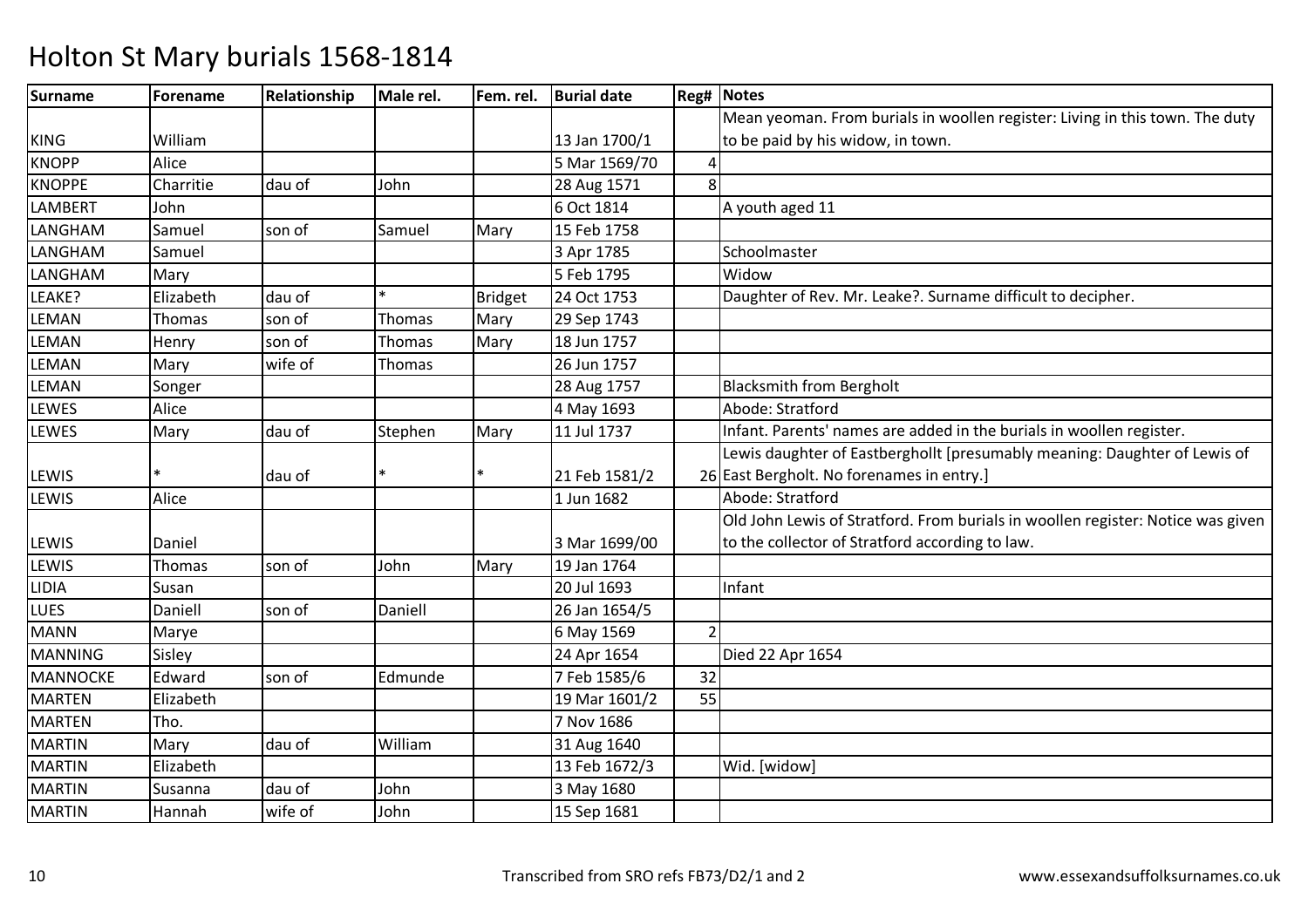| <b>Surname</b> | Forename       | Relationship | Male rel. | Fem. rel. | <b>Burial date</b> | <b>Reg# Notes</b>                                                                                                       |
|----------------|----------------|--------------|-----------|-----------|--------------------|-------------------------------------------------------------------------------------------------------------------------|
| <b>MARTIN</b>  | Robt.          | son of       | John      |           | 14 Aug 1683        | Infant                                                                                                                  |
| <b>MARTIN</b>  | Ruth           | dau of       |           | Mary      | 20 Jul 1686        |                                                                                                                         |
| <b>MARTIN</b>  | Margaret       | wife of      | John      |           | 24 Oct 1688        |                                                                                                                         |
| <b>MARTIN</b>  | Ann            |              |           |           | 29 May 1692        | Wid. [widow]                                                                                                            |
| <b>MARTIN</b>  | Jonathan       | son of       | John      |           | 20 Nov 1692        |                                                                                                                         |
| <b>MARTIN</b>  | Margaret       | dau of       | John      |           | 17 Feb 1699/00     | From burials in woollen register: John Browning overseer to pay the duty.                                               |
| <b>MARTIN</b>  | John           |              |           |           | 25 Feb 1699/00     | Old John Martin. From burials in woollen register: John Browning overseer to<br>pay the duty.                           |
| <b>MAXEY</b>   | Mary           | dau of       | John      | Bridget   | 11 Feb 1679/80     | Daughter of John Maxey, gent.                                                                                           |
| <b>MAXEY</b>   | <b>Bridget</b> | dau of       | John      |           | 26 Jul 1682        | Daughter of John Maxey gent.                                                                                            |
| <b>MAXEY</b>   | <b>Bridget</b> | wife of      | John      |           | 7 Mar 1697/8       | Mis. Bridget Maxey, wife of Mr. John Maxy                                                                               |
| <b>MAXEY</b>   | John           |              |           |           | 9 Aug 1705         | Mr. John Maxey                                                                                                          |
| <b>MAYER</b>   | Alice          | dau of       | Roger     | Marie     | 22 Mar 1662/3      | Died 20 Mar 1662/3                                                                                                      |
| <b>MAYER</b>   | Marie          | wife of      | Roger     |           | 29 Mar 1663        | Died 26 Mar 1663                                                                                                        |
| <b>MAYER</b>   | Roger          | son of       | Roger     |           | 21 Jun 1676        |                                                                                                                         |
| <b>MAYER</b>   | Joseph         | son of       | Roger     |           | 15 Jul 1677        |                                                                                                                         |
| <b>MAYER</b>   | Roger          |              |           |           | 17 Nov 1690        |                                                                                                                         |
| <b>MAYER</b>   |                | son of       | John      |           | 17 Nov 1691        | John Mayers son still born                                                                                              |
| <b>MAYER</b>   | John           | son of       | John      |           | 17 Jun 1692        |                                                                                                                         |
| <b>MAYER</b>   | Mary           | dau of       | John      |           | 5 Apr 1692         | Entered at end of 1692 burials. Is the year 1692 or 1693?                                                               |
| <b>MAYER</b>   | Edward         |              |           |           | 10 Dec 1694        |                                                                                                                         |
| <b>MAYER</b>   | James          | son of       | John      |           | 31 May 1696        |                                                                                                                         |
| <b>MAYER</b>   | Roger          | son of       | John      |           | 17 Oct 1699        | Son of John Mayer, day labourer. From burials in woollen register: The town is<br>to pay the duty.                      |
| <b>MAYER</b>   | John           |              |           |           | 5 May 1701         | A poor Day labourer. From burials in woollen register: The duty to be paid by<br>Richard Partridge Overseer of the Poor |
| <b>MAYER</b>   | Elizabeth      | wife of      | John      |           | 22 Nov 1691        | "His wife" [referring to burial on 17 Nov - "John Mayers son still born"]                                               |
| <b>MAYHEW</b>  | Anthony        |              |           |           | 25 Feb 1763        | Late a servant                                                                                                          |
| <b>MAYOR</b>   | Elianor        |              |           |           | 19 May 1718        | Wid. [widow]                                                                                                            |
| <b>MERSING</b> | Elinora        | wife of      | Robert    |           | 1 Apr 1729         | Wife of Robert Mersing, Rector                                                                                          |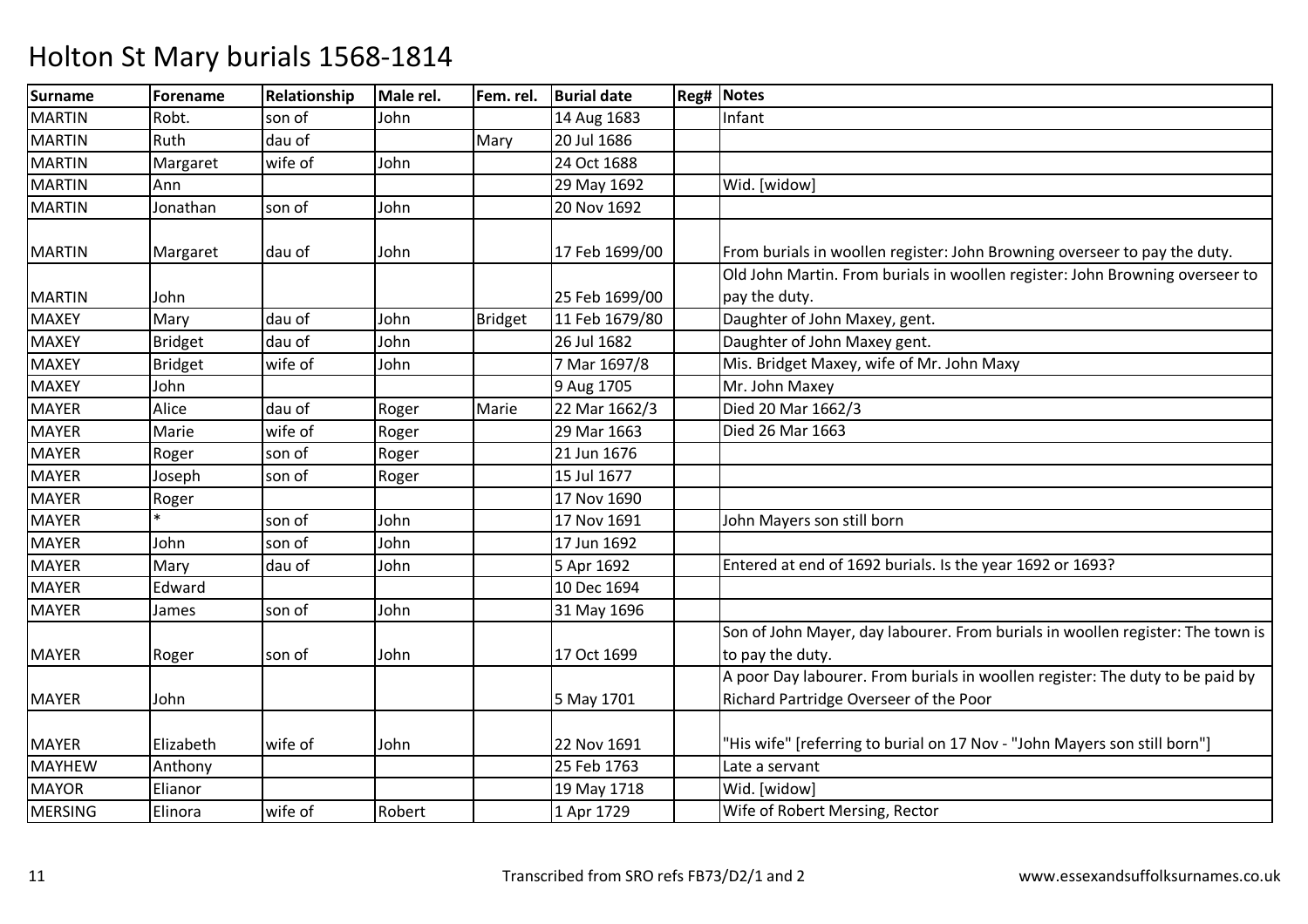| <b>Surname</b>   | Forename  | Relationship | Male rel. | Fem. rel. | <b>Burial date</b> |    | <b>Reg# Notes</b>                                                                |
|------------------|-----------|--------------|-----------|-----------|--------------------|----|----------------------------------------------------------------------------------|
| <b>MERSING</b>   | William   | son of       | Robert    |           | 9 Feb 1731/2       |    | Son of Robert Mersing, Rector                                                    |
| <b>MERSING</b>   | Robert    |              |           |           | 5 Feb 1732/3       |    | The Revd. Mr. Robert Mersing, Rector                                             |
| <b>MIMMS</b>     | William   |              |           |           | 11 Sep 1720        |    |                                                                                  |
| <b>MOORE</b>     | Ellyn     |              |           |           | 20 Mar 1569/70     |    |                                                                                  |
| <b>MOTT</b>      | Thomas    |              |           |           | 13 Apr 1681        |    | Abode: Stratford                                                                 |
| <b>MYLS</b>      | Margret   | dau of       |           | Sara      | 27 Feb 1602/3      | 57 |                                                                                  |
| <b>NELSON</b>    | Bridget   | dau of       | John      |           | 29 May 1656        |    | Died 28 May 1656                                                                 |
| <b>NELSON</b>    | John      |              |           |           | 16 Nov 1690        |    |                                                                                  |
| <b>NORMAN</b>    | Elizabeth |              |           |           | 1597               |    | 46 Widdowe. No date given. Entered between burials in Sep 1597 and Sep 1598.     |
| <b>NOTT</b>      | Alice     |              |           |           | 1 Dec 1583         |    | 29 Widowe                                                                        |
| <b>ORSBORN</b>   | John      |              |           |           | 12 Aug 1786        |    | infant                                                                           |
| <b>ORSBORN</b>   | Sarah     |              |           |           | 25 Dec 1794        |    | Infant                                                                           |
| PAIN             | John      |              |           |           | 9 May 1690         |    | Pain alias Barker                                                                |
| <b>PAKER</b>     | Usley     |              |           |           | 23 Nov 1616        |    | Surname spelt "Paker". Might be "Parker".                                        |
| <b>PARTRIDGE</b> | Robert    | son of       | Thomas    |           | 4 Aug 1674         |    | Abode: Whatfeild.                                                                |
| PARTRIDGE        | Robert    |              |           |           | 20 Apr 1676        |    | Gen. [ie gentleman]                                                              |
| PARTRIDGE        | Thomas    |              |           |           | 11 May 1681        |    | Abode: Shelly                                                                    |
| PARTRIDGE        | Thomas    | son of       | Thomas    |           | 21 Sep 1682        |    | Thomas Partridge of Stoke, son of Thomas Partridge late of Shelly                |
| PARTRIDGE        | Daniel    |              |           |           | 7 Jun 1686         |    | Abode: East Bergholt                                                             |
| PARTRIDGE        | Mary      | dau of       | Richd.    |           | 11 Jun 1691        |    |                                                                                  |
| PARTRIDGE        | Margaret  | dau of       | Nath.     |           | 1 Oct 1692         |    |                                                                                  |
| <b>PARTRIDGE</b> | Frances   |              |           |           | 18 Sep 1693        |    | Abode: E. Bargholt.                                                              |
|                  |           |              |           |           |                    |    | Mis. Eliz. Partridge of E. Bargholt. The burials in woollen register adds to the |
| PARTRIDGE        | Eliz.     |              |           |           | 13 Sep 1693        |    | burial register that the deceased was a widow.                                   |
| PARTRIDGE        | Mary      |              |           |           | 15 Feb 1694/5      |    | Wid. [widow]                                                                     |
| PARTRIDGE        | Susan     |              |           |           | 29 Feb 1695/6      |    |                                                                                  |
| PARTRIDGE        | Frances   | wife of      | Richard   |           | 11 Jun 1696        |    | The burials in woollen register adds that Richard was of East Bergholt.          |
| PARTRIDGE        | Robert    |              |           |           | 20 May 1698        |    |                                                                                  |
| <b>PARTRIDGE</b> | Mary      | dau of       |           | Mercy     | 15 Sep 1698        |    | Daughter of Mercy, the Relict of Robert Partridge, yeoman                        |
|                  |           |              |           |           |                    |    | Daughter of Mercy Partridge, widow. From burials in woollen register: the        |
| PARTRIDGE        | Elizabeth | dau of       |           | Mercy     | 22 Sep 1699        |    | Town must pay                                                                    |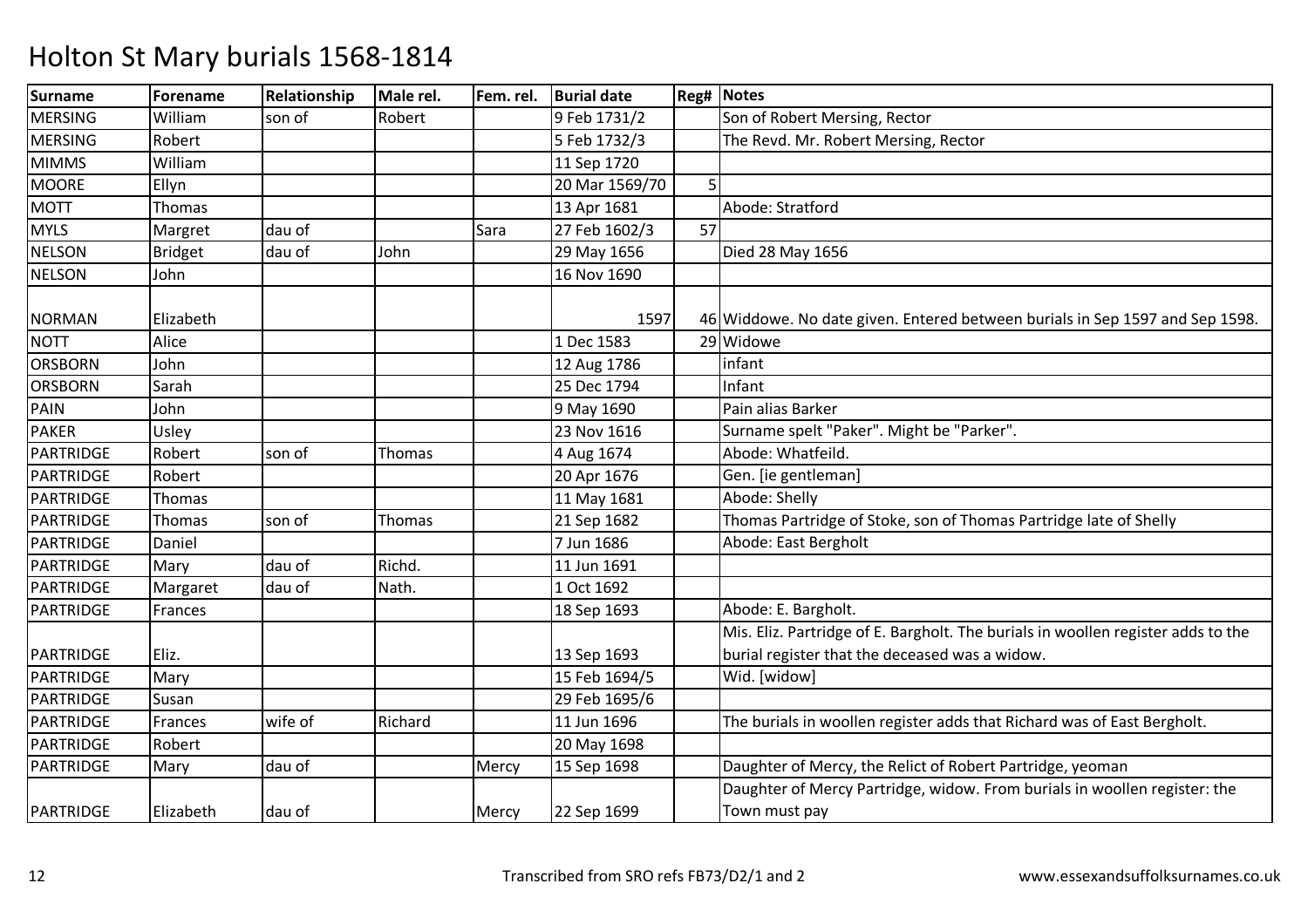| <b>Surname</b>   | Forename  | Relationship | Male rel. | Fem. rel. | <b>Burial date</b> | <b>Reg# Notes</b>                                                               |
|------------------|-----------|--------------|-----------|-----------|--------------------|---------------------------------------------------------------------------------|
|                  |           |              |           |           |                    | Wid [widow] was buried by the Town. From burials in woollen register: John      |
| PARTRIDGE        | Mercy     |              |           |           | 26 Jan 1699/00     | Browning to pay the duty.                                                       |
|                  |           |              |           |           |                    | Son of Mr. Richard Partridge. Date of death (14 Sep 1708) in burials in woollen |
| PARTRIDGE        | Richard   | son of       | Richard   |           | 17 Sep 1708        | register.                                                                       |
| PARTRIDGE        | Mary      | dau of       | Nathaniel |           | 9 May 1711         | Daughter of Mr Nathaniel Partridge.                                             |
| PARTRIDGE        | Margaret  | wife of      | Nathl.    |           | 12 Sep 1715        | Mrs Margaret Partridge wife of Mr Nathl. Partridge.                             |
| PARTRIDGE        | Margaret  | dau of       | Nathaniel |           | 26 Aug 1721        | Mrs Margaret Partridge daughter of Mr Nathaniel Partridge.                      |
| PARTRIDGE        | Elizabeth | dau of       | Nathaniel |           | 11 Jun 1724        | Mrs Elizabeth Partridge daughter of Mr Nathaniel Partridge. Died 8 June.        |
| PARTRIDGE        | Richard   |              |           |           | 19 Aug 1727        | Mr                                                                              |
| <b>PARTRIDGE</b> | Mary      | wife of      | Alderman  |           | 21 Feb 1733/4      | Mrs Mary Partridge wife of Mr Alderman Partridge of Stratford                   |
| PARTRIDGE        | Nathaniel |              |           |           | 10 Mar 1743/4      | Mr.                                                                             |
| PARTRIDGE        | Thomas    |              |           |           | 15 Oct 1769        | Labourer                                                                        |
| PARTRIDGE        | Elizabeth |              |           |           | 30 Mar 1774        | Single woman, aged 41                                                           |
| PARTRIDGE        | Hannah    |              |           |           | 29 May 1774        | Widow, aged 73                                                                  |
| <b>PARTRIDGE</b> | Susan     |              |           |           | 11 Feb 1781        | Single woman                                                                    |
| <b>PAYNE</b>     | Robt.     |              |           |           | 28 Nov 1572        | 10 Robt. Payne als. Barker the ellder                                           |
| <b>PENNY</b>     | William   | son of       |           | Elizabeth | 22 Dec 1724        |                                                                                 |
| <b>PICKESS</b>   | Samuel    |              |           |           | 2 Aug 1779         | senr                                                                            |
| <b>PICKISS</b>   | Elizabeth | wife of      | Samuel    |           | 18 Mar 1753        |                                                                                 |
| <b>PICKISS</b>   | John      | son of       | Samuel    | Susan     | 12 Oct 1760        |                                                                                 |
| <b>PICKISS</b>   | Susan     | wife of      | Samuel    |           | 15 Feb 1774        | Aged 39, wife of Samuel Pickiss senr                                            |
| <b>PICKISS</b>   | Rebecca   |              |           |           | 28 Apr 1791        | infant                                                                          |
| <b>PICKISS</b>   | Mary      |              |           |           | 15 May 1791        | Aged 30                                                                         |
| <b>PICKISS</b>   | Samuel    |              |           |           | 2 Mar 1806         | Aged 41                                                                         |
| <b>PICKISS</b>   | Samuel    |              |           |           | 13 Jul 1806        | Aged 68                                                                         |
| <b>POPE</b>      | Anne      | dau of       | Jn.       | Mary      | 9 Mar 1737/8       | Infant.                                                                         |
| <b>POPE</b>      | Mary      | wife of      | John      |           | 2 Apr 1738         |                                                                                 |
| <b>POPE</b>      | John      |              |           |           | 14 Jun 1745        | Husbandman                                                                      |
| <b>POPE</b>      | Elizabeth |              |           |           | 10 May 1775        | Widow, aged 81                                                                  |
| <b>PORTER</b>    | Elizabeth |              |           |           | 7 Jan 1741/2       | Mrs Elizabeth Porter                                                            |
| <b>POTTELL</b>   | Charles   |              |           |           | 27 Dec 1639        |                                                                                 |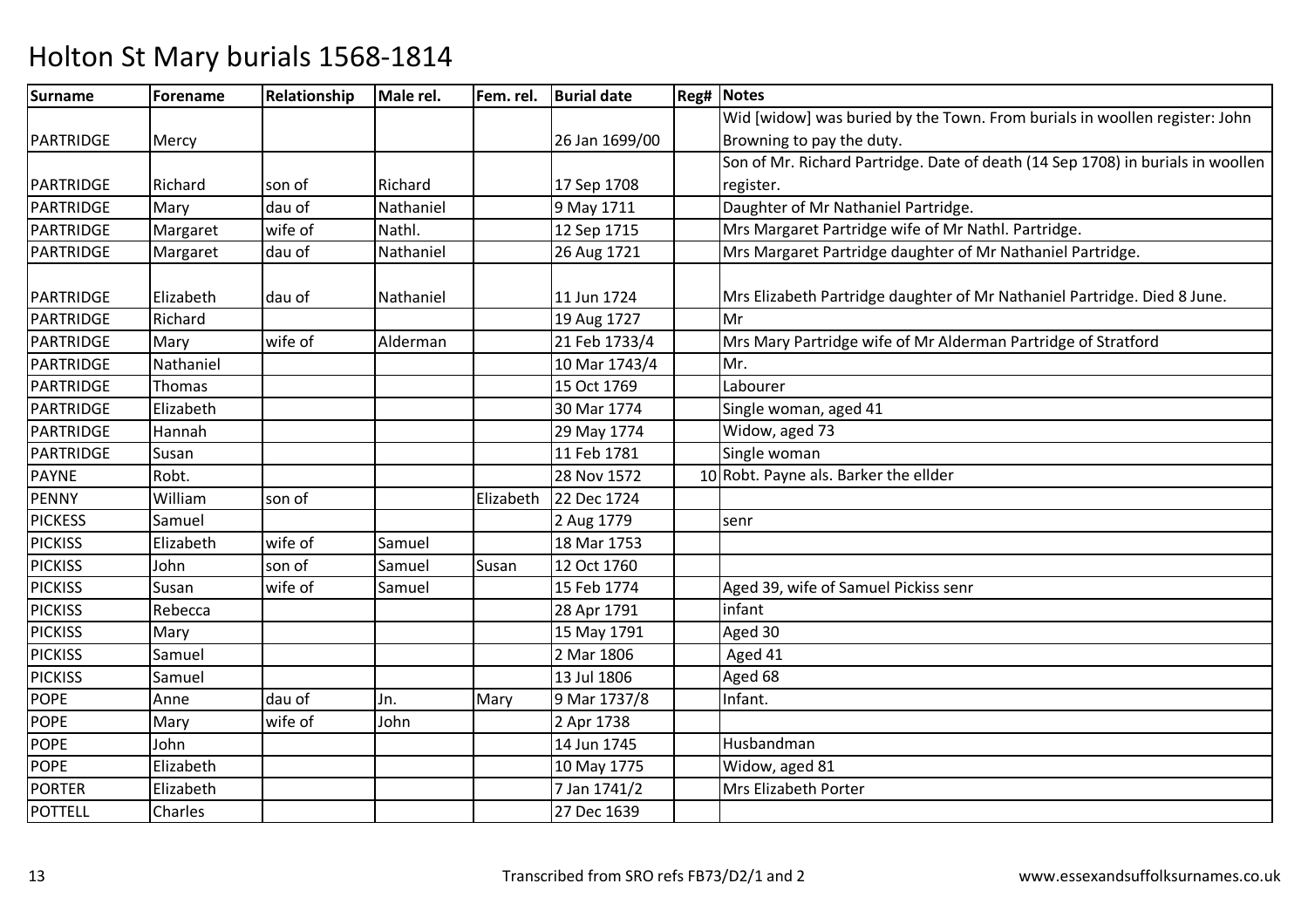| <b>Surname</b> | Forename   | <b>Relationship</b> | Male rel.   | Fem. rel. | <b>Burial date</b> | Reg# Notes                                               |
|----------------|------------|---------------------|-------------|-----------|--------------------|----------------------------------------------------------|
| <b>POTTRE</b>  | Susanna    |                     |             |           | 19 Jul 1635        |                                                          |
| <b>POUL</b>    | Clement    |                     |             |           | 29 Dec 1653        |                                                          |
| <b>POULE</b>   | John       | son of              | Thomas      |           | 1 Oct 1623         |                                                          |
| <b>POULE</b>   | John       |                     |             |           | 21 Feb 1624/5      |                                                          |
| <b>POWELL</b>  | Sarah      | dau of              | Nathanieall |           | 2 May 1637         |                                                          |
| <b>POWELL</b>  | Elizabeth  | dau of              | Nathaniell  |           | 15 Apr 1638        |                                                          |
| <b>POWELL</b>  | Thomas     |                     |             |           | 22 Oct 1638        | sen.                                                     |
| <b>POWELL</b>  |            | wife of             | Thomas      |           | 1644               | Forename not in register. No date, year only.            |
| <b>POWELL</b>  | Temperance | wife of             | Thomas      |           | 1644               | No date, year only.                                      |
| <b>POWLE</b>   | William    |                     |             |           | 18 Feb 1633/4      |                                                          |
| <b>POWLE</b>   |            |                     |             |           | 10 Mar 1662/3      | The Widow Powle. Forename not in register. Died 8 March. |
| <b>POWLE</b>   | Frances    | wife of             | Thomas      |           | 2 May 1683         |                                                          |
| <b>POWLE</b>   | Alice      |                     |             |           | 10 May 1687        | Wid. [widow]                                             |
| <b>POWLE</b>   | John       |                     |             |           | 25 May 1687        |                                                          |
| <b>POWLE</b>   | Tho.       |                     |             |           | 23 Feb 1689/90     |                                                          |
| <b>POWLE</b>   | Solomon    |                     |             |           | 28 Mar 1695        |                                                          |
| <b>POWLE</b>   | Elizabeth  | wife of             | John        |           | 8 Dec 1738         | Wife of John Powle senr.                                 |
| <b>POWLE</b>   | Robert     |                     |             |           | 6 Jan 1739/40      |                                                          |
| <b>POWLE</b>   | John       |                     |             |           | 11 Apr 1757        | Farmer                                                   |
| <b>POWLE</b>   | Robert     |                     |             |           | 16 Nov 1758        |                                                          |
| PRAT           | Mary       |                     |             |           | 14 Aug 1654        | Abode: Polstead. Died 25 Jan.                            |
| PRATT          | Hannah     |                     |             |           | 19 Feb 1754        | Widdow                                                   |
| <b>PRICKE</b>  | Robert     | son of              | Peter       | Mary      | 9 Mar 1750/1       |                                                          |
| <b>PRICKE</b>  | Mary       | dau of              | Peter       | Mary      | 11 Nov 1753        |                                                          |
| <b>PRIKE</b>   | Robert     | son of              | Peter       | Mary      | 20 Feb 1756        |                                                          |
| <b>PRIKE</b>   | Mary       | wife of             | Peter       |           | 31 Dec 1780        |                                                          |
| <b>PRIKE</b>   | Lucy       |                     |             |           | 7 Nov 1787         | infant                                                   |
| <b>PRIKE</b>   | Peter      |                     |             |           | 17 Jun 1789        | This person always slept with his Hat on.                |
| <b>PRIKE</b>   | Robert     |                     |             |           | 10 Jun 1810        | Aged 22                                                  |
| RAN            | Elizabeth  |                     |             |           | 16 Jul 1649        |                                                          |
| RAND           | Robert     | son of              | John        |           | 20 Dec 1606        | Entered among 1606 baptisms.                             |
| RAND           | Robert     | son of              | John        |           | 20 Dec 1606        |                                                          |
|                |            |                     |             |           |                    |                                                          |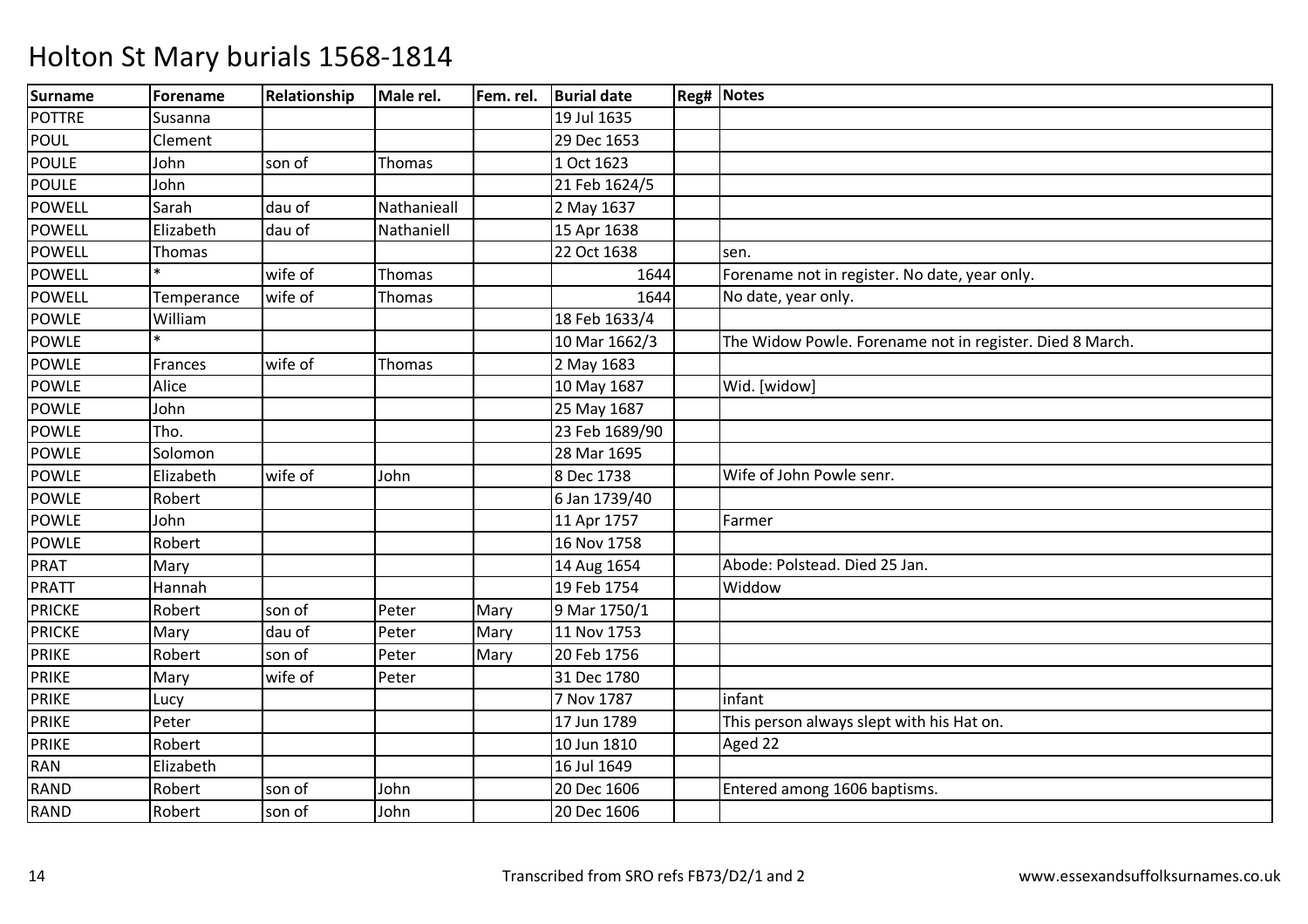| <b>Surname</b>    | Forename  | Relationship | Male rel. | Fem. rel. | <b>Burial date</b> | <b>Reg# Notes</b>                                     |
|-------------------|-----------|--------------|-----------|-----------|--------------------|-------------------------------------------------------|
| <b>RAND</b>       | Agnes     | wife of      | John      |           | 4 Jul 1612         |                                                       |
| RAND              | Elias     | dau of       | John      |           | 3 Jul 1612         |                                                       |
| <b>RAND</b>       | Mary      | wife of      | Jonas     |           | 3 Mar 1653/4       |                                                       |
| RAND              | Joseph    |              |           |           | 11 Apr 1664        | Died 9 Apr 1664                                       |
| <b>RAND</b>       | Martha    |              |           |           | 8 Jan 1754         | Mrs Martha Rand, widdow                               |
| RANDE             | John      |              |           |           | 2 Nov 1620         |                                                       |
| <b>RANDE</b>      | Jonas     | son of       | Jonas     |           | 10 Dec 1638        |                                                       |
| RANNDE            | Edmund    |              |           |           | 15 Nov 1582        | 28 the ellder                                         |
| <b>RANSON</b>     | Mary      | dau of       | James     | Elizabeth | 11 Jan 1803        | Aged 15                                               |
| <b>RANSON</b>     | James     |              |           |           | 22 Aug 1811        | Aged 1                                                |
| <b>RASHBROOK</b>  | Thomas    |              |           |           | 24 Apr 1718        | Burials in woollen register: Thomas Rashbrook senior. |
| <b>RASHBROOK</b>  | Elizabeth | wife of      | Jeremiah  |           | 1 Jun 1740         |                                                       |
| <b>RASHBROOK</b>  | Elizabeth | dau of       | Thomas    | Eliz.     | 18 Sep 1744        |                                                       |
| <b>RASHBROOK</b>  | Elizabeth | wife of      | Thomas    |           | 27 Feb 1755        |                                                       |
| <b>RASHBROOK</b>  | Mary      | wife of      | Jerem.    |           | 14 Jan 1756        | Abode: Bergholt                                       |
| <b>RASHBROOK</b>  | Thomas    | son of       | Thomas    | Martha    | 21 Apr 1769        |                                                       |
| <b>RASHBROOK</b>  | Thomas    |              |           |           | 19 Oct 1769        | Mr                                                    |
| <b>RASHBROOK</b>  | Abigail   |              |           |           | 13 May 1781        | Abode: Stratford                                      |
| <b>RASHBROOK</b>  | Mary      |              |           |           | 15 Dec 1782        | A child from Stratford                                |
| <b>RASHBROOK</b>  | Ann       |              |           |           | 4 Apr 1786         |                                                       |
| <b>RASHBROOK</b>  | Mary      |              |           |           | 12 Nov 1797        |                                                       |
| <b>RASHBROOK</b>  | Thomas    |              |           |           | 16 Sep 1810        | Aged 27                                               |
| <b>RASHBROOK</b>  | Susanna   |              |           |           | 15 Nov 1810        | Aged 32                                               |
| <b>RASHBROOK</b>  | Joseph    |              |           |           | 3 Apr 1811         | Aged 31                                               |
| RASHBROOKE        | Thomas    |              |           |           | 2 Sep 1728         |                                                       |
| <b>REEV</b>       | Susan     |              |           |           | 2 Oct 1691         | Wid. [widow]                                          |
| <b>REIGHNOLDE</b> | Elizabeth | wife of      | Edward    |           | 7 Jul 1568         | 1 Wife of Mr Edward Reignolde the ellder              |
| <b>REVE</b>       | Josua     | son of       | Nicolas   |           | 15 Mar 1607/8      |                                                       |
| <b>RIVERS</b>     | Lucy      |              |           |           | 7 Jan 1806         | infant                                                |
| <b>ROBYNSON</b>   | John      |              |           |           | 28 Jul 1614        |                                                       |
| <b>ROFLE</b>      | John      |              |           |           | 26 Jun 1805        | Aged 82                                               |
| <b>ROLF</b>       | Samuel    | son of       | John      | Mary      | 13 Apr 1760        |                                                       |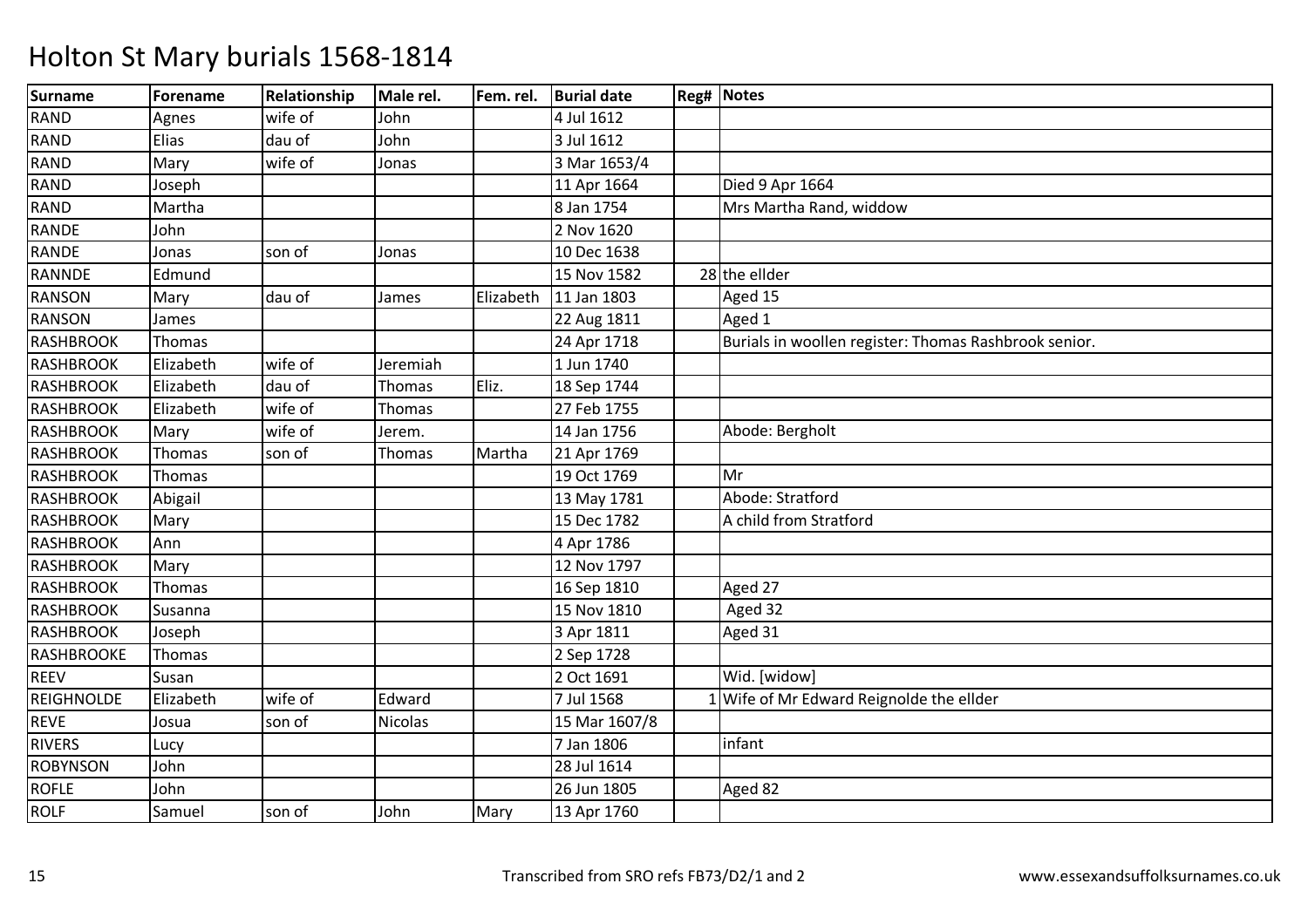| <b>Surname</b>    | Forename  | Relationship | Male rel. | Fem. rel. | <b>Burial date</b> |    | <b>Reg# Notes</b>                                                  |
|-------------------|-----------|--------------|-----------|-----------|--------------------|----|--------------------------------------------------------------------|
| <b>ROLF</b>       | John      | son of       | John      | Elizabeth | 31 Jan 1766        |    |                                                                    |
| <b>ROLF</b>       | Nathaniel | son of       | Nathaniel | Martha    | 22 Apr 1767        |    |                                                                    |
| <b>ROLF</b>       | Nathaniel | son of       | Nathaniel | Martha    | 3 Jan 1768         |    |                                                                    |
| <b>ROLF</b>       | John      | son of       | Nathaniel | Martha    | 5 Feb 1769         |    |                                                                    |
| <b>ROLFE</b>      | Elizabeth | dau of       | John      | Elizabeth | 31 May 1777        |    |                                                                    |
| <b>ROLFE</b>      | Nathaniel | son of       | Nathaniel | Martha    | 23 Aug 1779        |    |                                                                    |
| <b>ROLFE</b>      | Nathaniel |              |           |           | 21 May 1780        |    |                                                                    |
| <b>ROUSE</b>      | Robt.     |              |           |           | 2 Oct 1715         |    |                                                                    |
| <b>ROUSE</b>      | Thomas    | son of       | Edward    | Mary      | 9 Feb 1718/9       |    | Infant                                                             |
| <b>ROUSE</b>      | Mary      | dau of       | Edward    |           | 29 Jun 1723        |    |                                                                    |
| <b>ROUSE</b>      | Thomas    | son of       | Edward    |           | 10 Mar 1727/8      |    |                                                                    |
| <b>ROUSE</b>      | Susan     |              |           |           | 22 Jan 1750/1      |    | Widdow                                                             |
| S[K_][OE][OE][H]E | John      |              |           |           | 10 Aug 1633        |    | Entry very faded. The surname is incredibly difficult to decipher! |
| SAGE              | John      | son of       | Edmund    |           | 3 May 1577         | 18 |                                                                    |
| <b>SANDYS</b>     | Mary      | wife of      | Thomas    |           | 25 Jun 1686        |    | Abode: Dedham                                                      |
| SANDYS            | Mary      | dau of       | Tho.      |           | 29 Nov 1687        |    |                                                                    |
| <b>SANDYS</b>     | Eliz.     | dau of       | Tho.      |           | 14 Aug 1690        |    |                                                                    |
| <b>SCARFE</b>     | Mary      | wife of      | John      |           | 15 Jun 1658        |    | Died 13 Jun 1658                                                   |
| <b>SCARFE</b>     | John      |              |           |           | 29 May 1660        |    | Died 27 May 1660                                                   |
| <b>SCARP</b>      | Anthonie  |              |           |           | 20 Mar 1656/7      |    | Died 18 Mar 1656/7                                                 |
| <b>SCARPE</b>     |           |              |           |           | 2 Apr 1663         |    | Scarpe, widdow. Forename not in register. Died 1 Apr.              |
| <b>SCOFIELD</b>   | Sarah     |              |           |           | 26 Feb 1793        |    | Widow                                                              |
| <b>SCOTT</b>      | Elizabeth | dau of       | Edward    | Mary      | 17 May 1772        |    |                                                                    |
| <b>SCOTT</b>      | Samuel    |              |           |           | 18 Oct 1793        |    | Aged 31                                                            |
| <b>SCOTT</b>      | Mary      |              |           |           | 26 Jul 1797        |    |                                                                    |
| <b>SCOTT</b>      | Sarah     |              |           |           | 21 Aug 1801        |    |                                                                    |
| <b>SCOTT</b>      | John      |              |           |           | 9 Oct 1801         |    |                                                                    |
| <b>SCOTT</b>      | Edward    |              |           |           | 18 Dec 1804        |    |                                                                    |
| <b>SEEANE</b>     | Richard   |              |           |           | 3 Feb 1590/1       | 39 |                                                                    |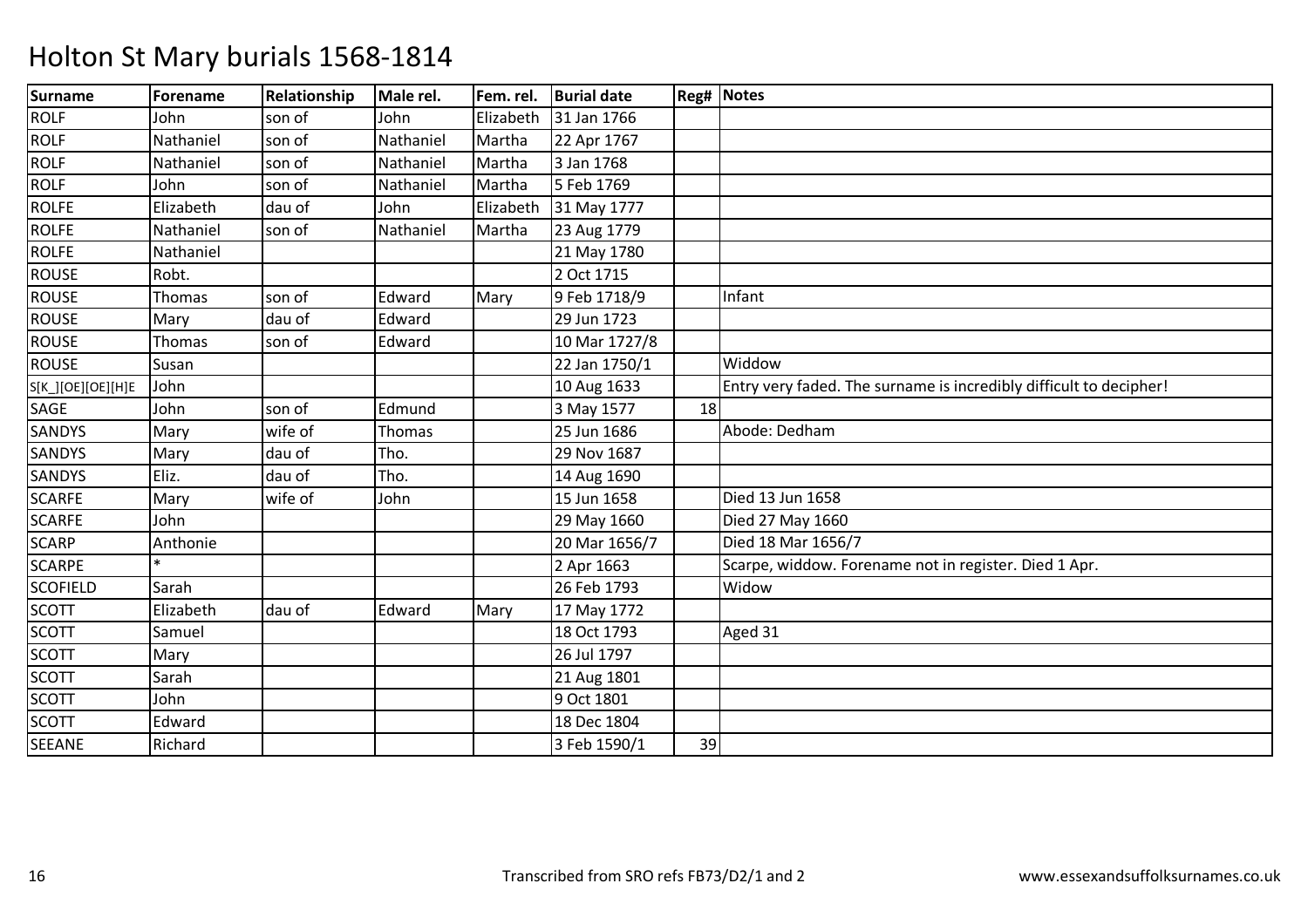| <b>Surname</b>   | Forename      | <b>Relationship</b> | Male rel. |               | Fem. rel.   Burial date |   | <b>Reg# Notes</b>                                                              |
|------------------|---------------|---------------------|-----------|---------------|-------------------------|---|--------------------------------------------------------------------------------|
|                  |               |                     |           |               |                         |   | A copy of a certificate from Warwickshire. These are to certifie that Mr Henry |
|                  |               |                     |           |               |                         |   | Shaw Rector of Holton in the County of Suffolk clerk was buried July 29, 1719, |
|                  |               |                     |           |               |                         |   | in the Parish Church of Grandborow in the County of Warwickshire. By Chri.     |
| <b>SHAW</b>      | Henry         |                     |           |               | 29 Jul 1719             |   | Tilly Vicr there.                                                              |
| <b>SKINGE</b>    | Arthur        |                     |           |               | 14 May 1708             |   | Farmer                                                                         |
| <b>SKINGE</b>    | Anne          | dau of              | Charles   | Anne          | 19 Mar 1716/7           |   |                                                                                |
| <b>SKINGE</b>    | Charles       |                     |           |               | 9 Sep 1718              |   |                                                                                |
| <b>SKINGE</b>    | Susanna       |                     |           |               | 1 Mar 1720/1            |   | Widow                                                                          |
| <b>SKINNER</b>   | Mary          |                     |           |               | 24 Sep 1755             |   | Mrs Mary Skinner, widow                                                        |
| <b>SKYNGE</b>    | John          |                     |           |               | 17 Mar 1748/9           |   | Farmer                                                                         |
| <b>SKYNGE</b>    | John          |                     |           |               | 2 Sep 1753              |   | Farmer                                                                         |
| <b>SKYNGE</b>    | Elizabeth     |                     |           |               | 13 May 1770             |   | Widow                                                                          |
| <b>SMITH</b>     | <b>Bathia</b> | dau of              | John      | <b>Bathia</b> | 12 Apr 1679             |   | Daughter of Mr John Smith                                                      |
| <b>SMITH</b>     | Lawrence      |                     |           |               | 6 Apr 1687              |   |                                                                                |
| <b>SMITH</b>     | Elizabeth     |                     |           |               | 5 Aug 1705              |   | Widow. From burials in woollen register: Her sons to pay the duty              |
| <b>SMYTH</b>     | John          |                     |           |               | 9 Jul 1631              |   |                                                                                |
| <b>SMYTH</b>     | Mary          | dau of              | Henery    |               | 11 Jun 1639             |   |                                                                                |
| SNELLINGE        | Richard       | son of              | John      |               | 12 Feb 1572/3           | 9 |                                                                                |
| SONGER           | Sarah         | dau of              | Jeremiah  | Sarah         | 9 Aug 1721              |   |                                                                                |
| SONGER           | Thomas        | son of              | Jeremiah  |               | 13 Jan 1723/4           |   |                                                                                |
| <b>SONGER</b>    | Jeremiah      |                     |           |               | 19 Apr 1736             |   |                                                                                |
| SONGER           | Jeremiah      | son of              | Jeremiah  | Mary          | 20 Jan 1741/2           |   | Abode: Layham                                                                  |
| SONGER           | Sarah         |                     |           |               | 16 Aug 1757             |   | Wid. [widow] from Bergholt                                                     |
| SPRINGET         | Ann           |                     |           |               | 20 May 1788             |   | infant                                                                         |
| <b>SPRINGET</b>  | Margaret      |                     |           |               | 16 Dec 1789             |   |                                                                                |
| <b>SPRINGET</b>  | Elizabeth     |                     |           |               | 4 Feb 1790              |   |                                                                                |
| <b>STEARNES</b>  | Samuell       |                     |           |               | 25 May 1623             |   |                                                                                |
| <b>STEBIN</b>    | Alic          | dau of              | John      |               | 31 May 1630             |   | Alic Curteous daughter of John Courteous alias Stebin.                         |
| <b>STERNE</b>    | Roger         |                     |           |               | 8 Mar 1629/30           |   |                                                                                |
| <b>STEVENSON</b> | Edmund        |                     |           |               | 20 Mar 1598/9           |   | 49 Abode: Stoke Clare                                                          |
| <b>STOLLERY</b>  | <b>Birch</b>  | son of              | Daniel    | Anne          | 18 Feb 1755             |   |                                                                                |
| <b>STOLLERY</b>  | Thomas        | son of              | Daniel    | Anne          | 6 Dec 1757              |   |                                                                                |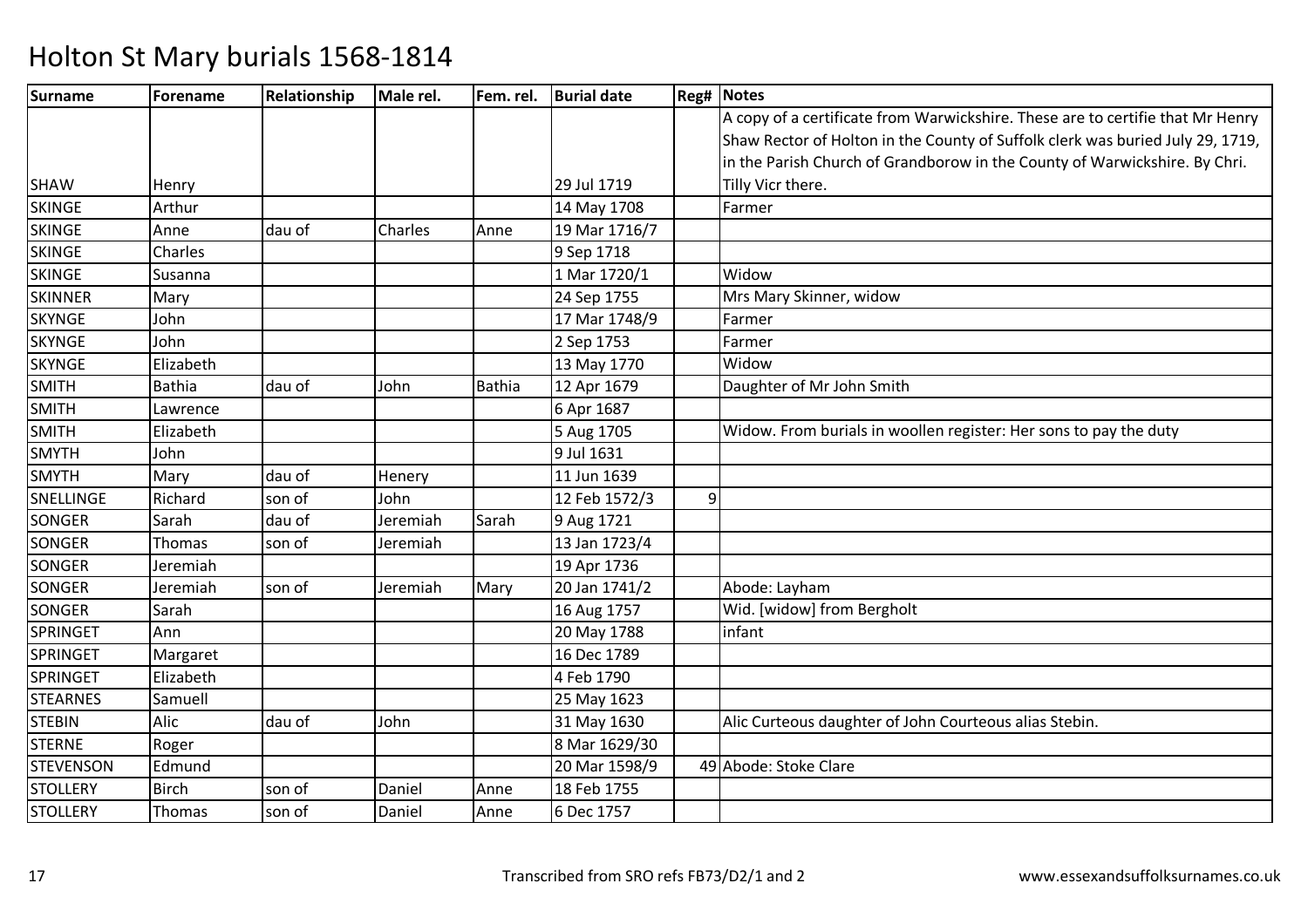| <b>Surname</b>   | Forename   | Relationship | Male rel. | Fem. rel. | <b>Burial date</b> |    | <b>Reg# Notes</b>                                                                                     |
|------------------|------------|--------------|-----------|-----------|--------------------|----|-------------------------------------------------------------------------------------------------------|
| <b>STOLLERY</b>  | Jane       | dau of       | Daniel    | Anne      | 19 Mar 1758        |    |                                                                                                       |
| <b>STOLLERY</b>  | Thomas     | son of       | Daniel    | Anne      | 20 Jan 1760        |    |                                                                                                       |
| <b>STOWERS</b>   | Nathaniel  | son of       | George    | Sarah     | 24 Sep 1755        |    | Father's name "John" in burials in woollen register.                                                  |
| <b>STOWERS</b>   | Sarah      | wife of      | George    |           | 12 Mar 1759        |    |                                                                                                       |
| <b>STOWERS</b>   | Loeir      | wife of      | John      |           | 28 Mar 1760        |    |                                                                                                       |
| <b>STOWERS</b>   | John       |              |           |           | 8 Feb 1769         |    | Husbandman                                                                                            |
| <b>STOWERS</b>   | John       | son of       | George    | Sarah     | 16 Jul 1777        |    |                                                                                                       |
| <b>STOWERS</b>   | George     |              |           |           | 20 Sep 1792        |    | Widower                                                                                               |
| <b>STOWERS</b>   | George     |              |           |           | 28 Nov 1809        |    | Aged 22                                                                                               |
| <b>STUBBIN</b>   | Elizabeth  |              |           |           | 7 Jul 1778         |    | Mrs. Elizabeth Stubbin, widow from Higham                                                             |
| <b>STUBBIN</b>   | Frances    |              |           |           | 30 Oct 1779        |    | Mrs. Frances Stubbin of Higham                                                                        |
| <b>STUBBIN</b>   | Partridge  |              |           |           | 5 Feb 1784         |    | Mr Partridge Stubbin of Higham                                                                        |
| <b>STUBBIN</b>   | Eleanor    |              |           |           | 13 Aug 1784        |    | Mrs Eleanor Stubbin from Higham, spinster, aged 53                                                    |
| <b>STUBBING</b>  | Elizabeth  |              |           |           | 26 Mar 1772        |    | Mrs. Elizabeth Stubbing from Higham                                                                   |
| <b>STUBBING</b>  | John       |              |           |           | 23 Jun 1757        |    | Mr. John Stubbing from Roydon                                                                         |
| <b>STUBBINGS</b> | John       | son of       | John      | Elizabeth | 28 Jan 1719/20     |    | Abode: Roydon. Burials in woollen register adds that the child is an infant.                          |
| <b>STUBBINGS</b> | Ellen      | dau of       | John      |           | 5 Oct 1722         |    | Abode: Roydon                                                                                         |
| <b>STURLERY</b>  | Daniel     | son of       | Daniel    | Anne      | 17 Jun 1742        |    |                                                                                                       |
| <b>STURLERY</b>  | John       | son of       | Daniel    | Anne      | 3 Apr 1748         |    |                                                                                                       |
| <b>SUTTON</b>    | Anne       |              |           |           | 22 Mar 1748/9      |    | Widdow                                                                                                |
| SYMNELL          | John       | son of       | Willm.    |           | 15 Jan 1592/3      | 40 |                                                                                                       |
| <b>TEVERSHAM</b> | Thomas     |              |           |           | 5 Nov 1629         |    |                                                                                                       |
| <b>UPSHER</b>    | Thomas     |              |           |           | 4 Mar 1619/20      |    |                                                                                                       |
| <b>UPSHERE</b>   | Parnel     |              |           |           | 14 Apr 1630        |    | Widdow                                                                                                |
| <b>VINCE</b>     | Zerubbabel | son of       | Will.     |           | 8 Apr 1685         |    |                                                                                                       |
| <b>VINCE</b>     | Margaret   | wife of      | Will.     |           | 20 Oct 1687        |    |                                                                                                       |
| <b>VINCE</b>     | Rebeka     | dau of       | Will.     |           | 10 Mar 1688/9      |    |                                                                                                       |
| <b>VINCE</b>     | John       | son of       | William   |           | 29 Dec 1695        |    |                                                                                                       |
| <b>VINCE</b>     | Ann        | dau of       | William   |           | 16 Jan 1697/8      |    |                                                                                                       |
| <b>VINCE</b>     | Jonathan   | son of       | William   |           | 24 Sep 1699        |    | Son of William Vince, day labourer. From burials in woollen register: The town<br>is to pay the duty. |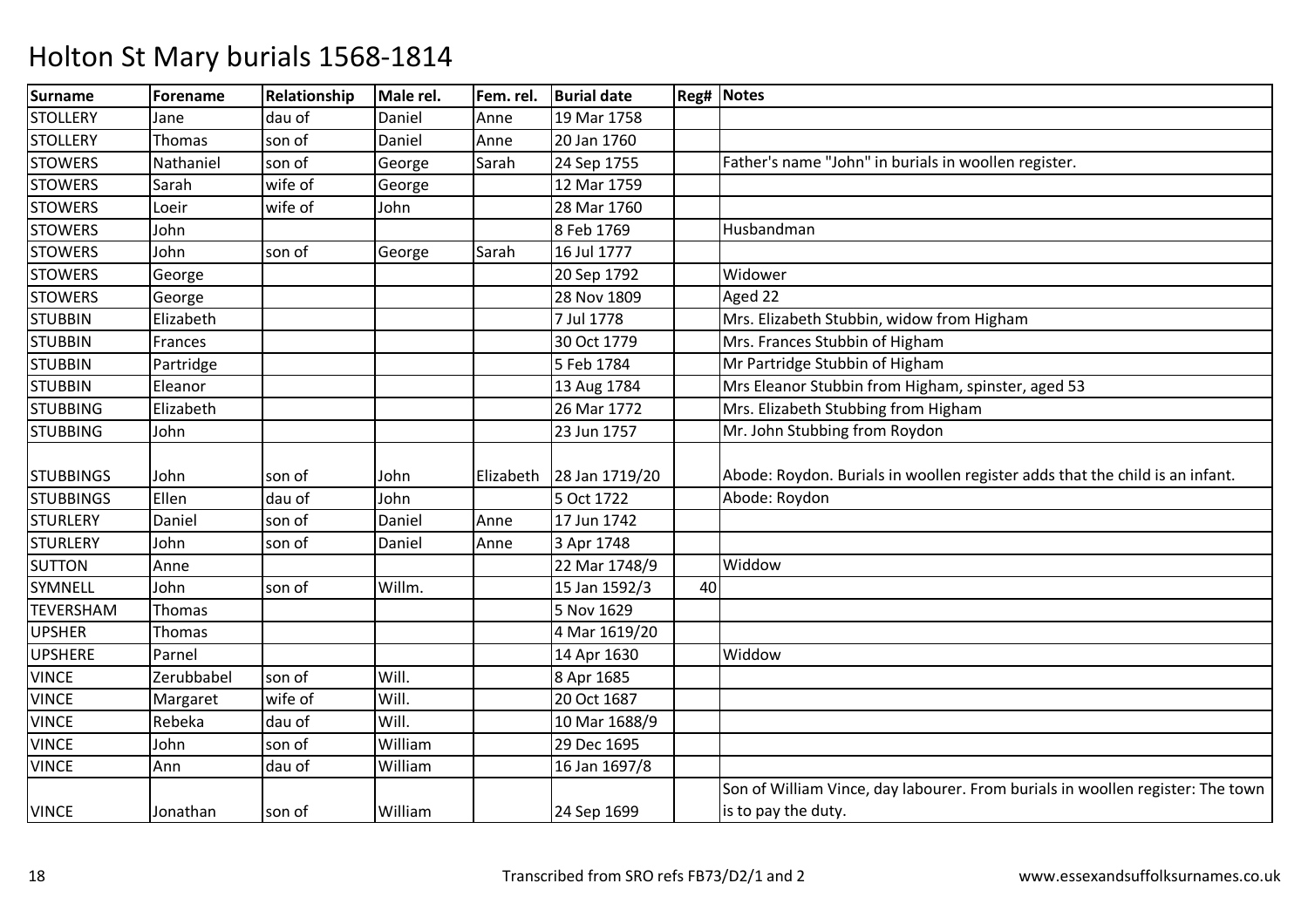| Surname       | <b>Forename</b> | Relationship | Male rel. | Fem. rel. | <b>Burial date</b> | <b>Reg# Notes</b>                                                               |
|---------------|-----------------|--------------|-----------|-----------|--------------------|---------------------------------------------------------------------------------|
|               |                 |              |           |           |                    | Daughter of William Vince, Day labourer. From burials in woollen register:      |
|               |                 |              |           |           |                    | daughter of William Vince, a poor man who receiveth alms. Duty to be paid by    |
| <b>VINCE</b>  | Anne            | dau of       | William   |           | 23 May 1701        | Richard Partridge, Overseer of the Poor.                                        |
| <b>VINCE</b>  | William         |              |           |           | 31 Dec 1719        |                                                                                 |
| <b>VINCE</b>  | Elizabeth       |              |           |           | 17 Jun 1740        | Widdow                                                                          |
| <b>VINCE</b>  | Elizabeth       |              |           |           | 5 Apr 1761         |                                                                                 |
|               |                 |              |           |           |                    |                                                                                 |
|               |                 |              |           |           |                    | About 3 or 4 years old From burials in woollen register: The said father living |
| <b>WALL</b>   | <b>Bridget</b>  | dau of       | Barthw.   |           | 3 Jun 1701         | in Holton hath neither £50 p an in real estate or £600 in personal estate.      |
| WALL          | Bartholomew     |              |           |           | 17 Dec 1745        | Mr.                                                                             |
| <b>WALL</b>   | Elisabeth       |              |           |           | 3 May 1746         | Mrs. Elizabeth Wall, widdow                                                     |
| <b>WALL</b>   | Bartholomew     |              |           |           | 12 Jan 1749/50     | Mr Bartholomew Wall, apothecary                                                 |
| <b>WALL</b>   | Mary            |              |           |           | 21 Apr 1763        | Mrs.                                                                            |
| WALL          | Elizabeth       |              |           |           | 24 Jan 1772        | Mrs.                                                                            |
| WALL          | John            |              |           |           | 21 Dec 1773        | Mr                                                                              |
| <b>WALL</b>   | Daniel          |              |           |           | 3 Aug 1776         |                                                                                 |
| <b>WAREN</b>  | Samuel          | son of       | Samuel    |           | 19 Dec 1711        |                                                                                 |
| <b>WAREN</b>  | Mary            | widow of     | Samuel    |           | 18 Jul 1736        | Burials in woollen register adds that she was a "poor widow"                    |
|               |                 |              |           |           |                    | From burials in woollen register: daughter of Samuel Warren who receiveth       |
| <b>WARREN</b> | Mary            | dau of       | Samuel    | Mary      | 18 Oct 1702        | almes. Richd Partridge overseer to pay duty.                                    |
|               |                 |              |           |           |                    | From burials in woollen register: Her parents receiving alms of the parish,     |
| <b>WARREN</b> | Elizabeth       |              |           |           | 22 May 1705        | Bartholome Wall overseer pays the duty.                                         |
| <b>WARREN</b> | Samuel          |              |           |           | 16 Jan 1730/1      |                                                                                 |
| <b>WARREN</b> | Mary            |              |           |           | 4 Feb 1739/40      | Widdow                                                                          |
| <b>WARREN</b> | <b>Thomas</b>   |              |           |           | 26 Mar 1801        |                                                                                 |
| <b>WARRY</b>  | John            | son of       | Thomas    |           | 30 Nov 1623        |                                                                                 |
| WELHAM        | Abraham         |              |           |           | 1 Nov 1719         |                                                                                 |
| WELHAM        | Robert          | son of       | Thomas    | Edith     | 31 Jul 1785        |                                                                                 |
| WELHAM        | Elizabeth       |              |           |           | 17 Nov 1790        |                                                                                 |
| <b>WELHAM</b> | Samuel          |              |           |           | 20 Mar 1803        | Batchelor, aged 42                                                              |
| <b>WELHAM</b> | Edward          |              |           |           | 25 Sep 1803        | Married man, aged 80                                                            |
| WELHAM        | Sarah           |              |           |           | 1 Jan 1812         | infant                                                                          |